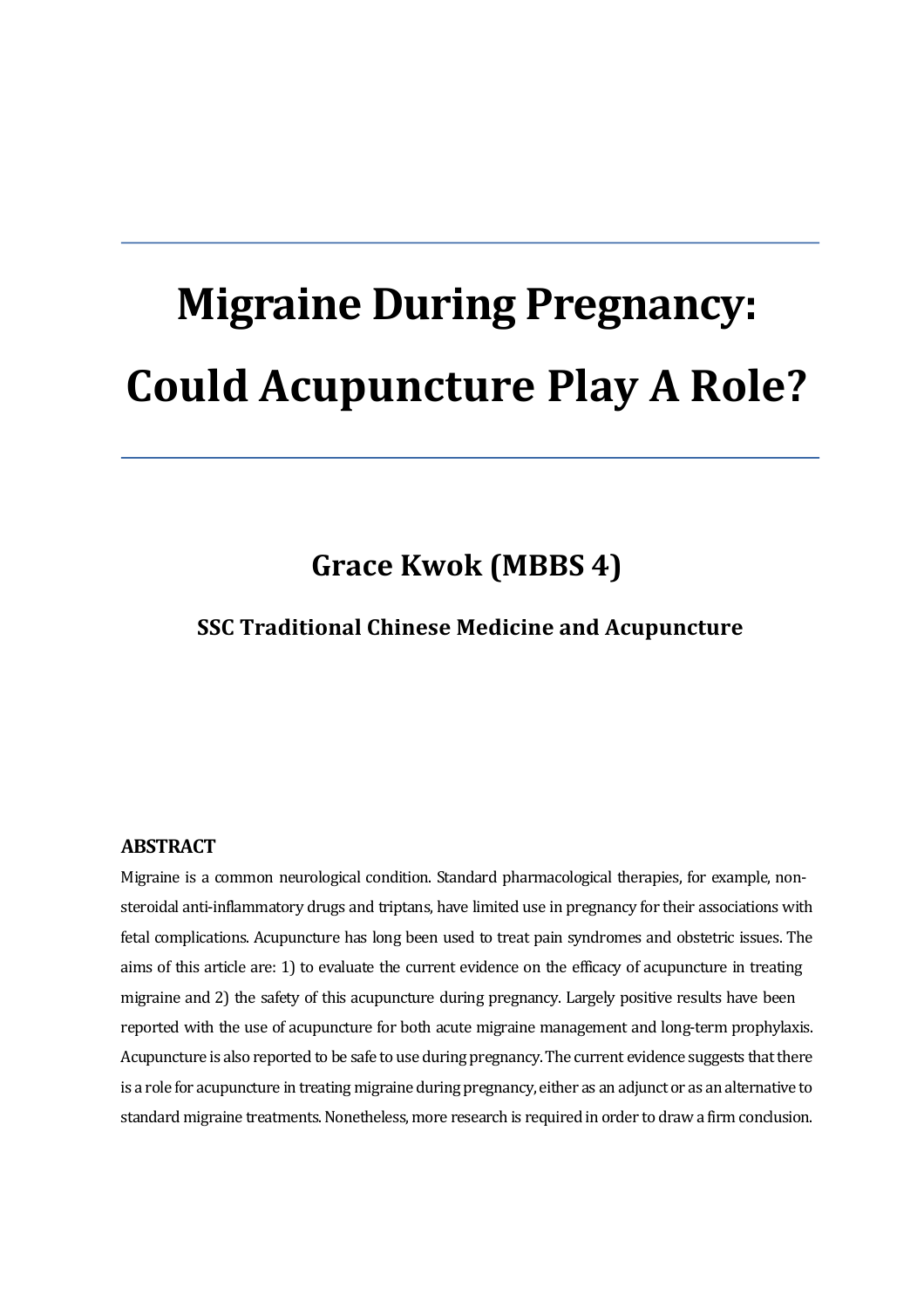## **Migraine During Pregnancy: Could Acupuncture Play a Role?**

### **Contents**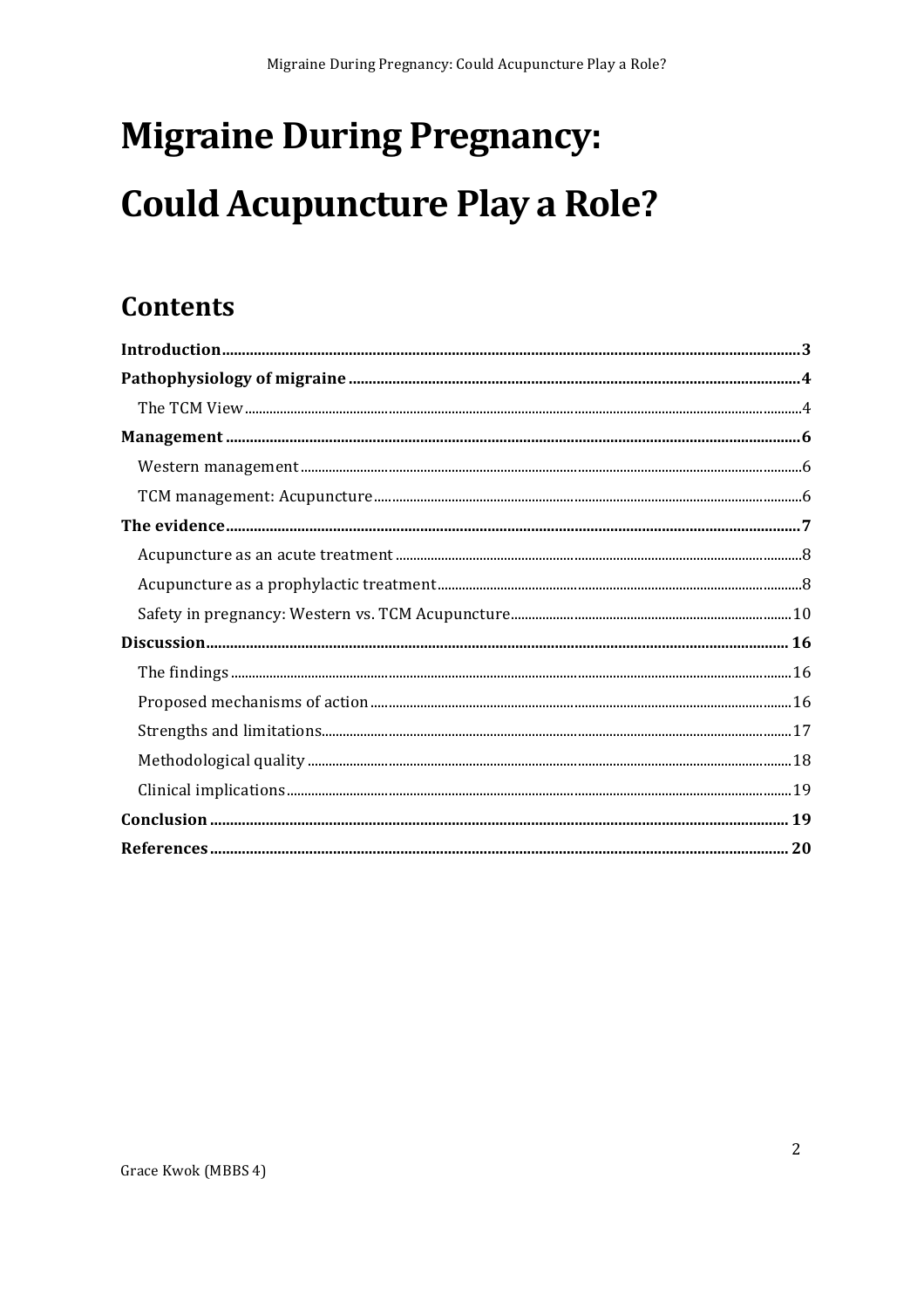### **Introduction**

Migraine is a disabling headache disorder. The World Health Organisation has listed migraine to be one of the top 20 causes of disability(1), with the severe attacks comparable to dementia, psychosis and quadriplegia(2). In the United Kingdom, it is estimated that over 5 million people aged 16- 65 years experience migraine attacks every day, accounting for 25 million days of sick leave from school or work(3).

Migraine attacks are more prevalent among women, with a peak in incidence during the childbearing years. This is partially attributed to the influence of hormonal changes during the reproductive years, such as the menstruation cycle, the use of oral contraceptive pills and menopause. Pregnancy, being one of the most significant reproductive events in a women's life, is paradoxically associated with reduction in the frequency and pain intensity of migraine attacks, especially during the second and third trimesters $(4)$ . Nevertheless, there are still many women who continue to suffer from migraine, or develop migraine for the first time during pregnancy. 

Pregnancy poses a challenge to conventional treatments, which often include medications that come with side effects and limitations. As a result, pregnant women may turn to nonpharmacological approaches with the hope to seek relief from migraine and above all, a better adverse effect profile.

Acupuncture, a branch of Traditional Chinese Medicine (TCM), has long been used to treat migraine. It has also been used to lower back pain and pain during labour with success. The main aims of this article are to review the evidence of acupuncture in treating migraine, the safety of acupuncture during pregnancy and to address the key question: could acupuncture play a role in treating migraine during pregnancy?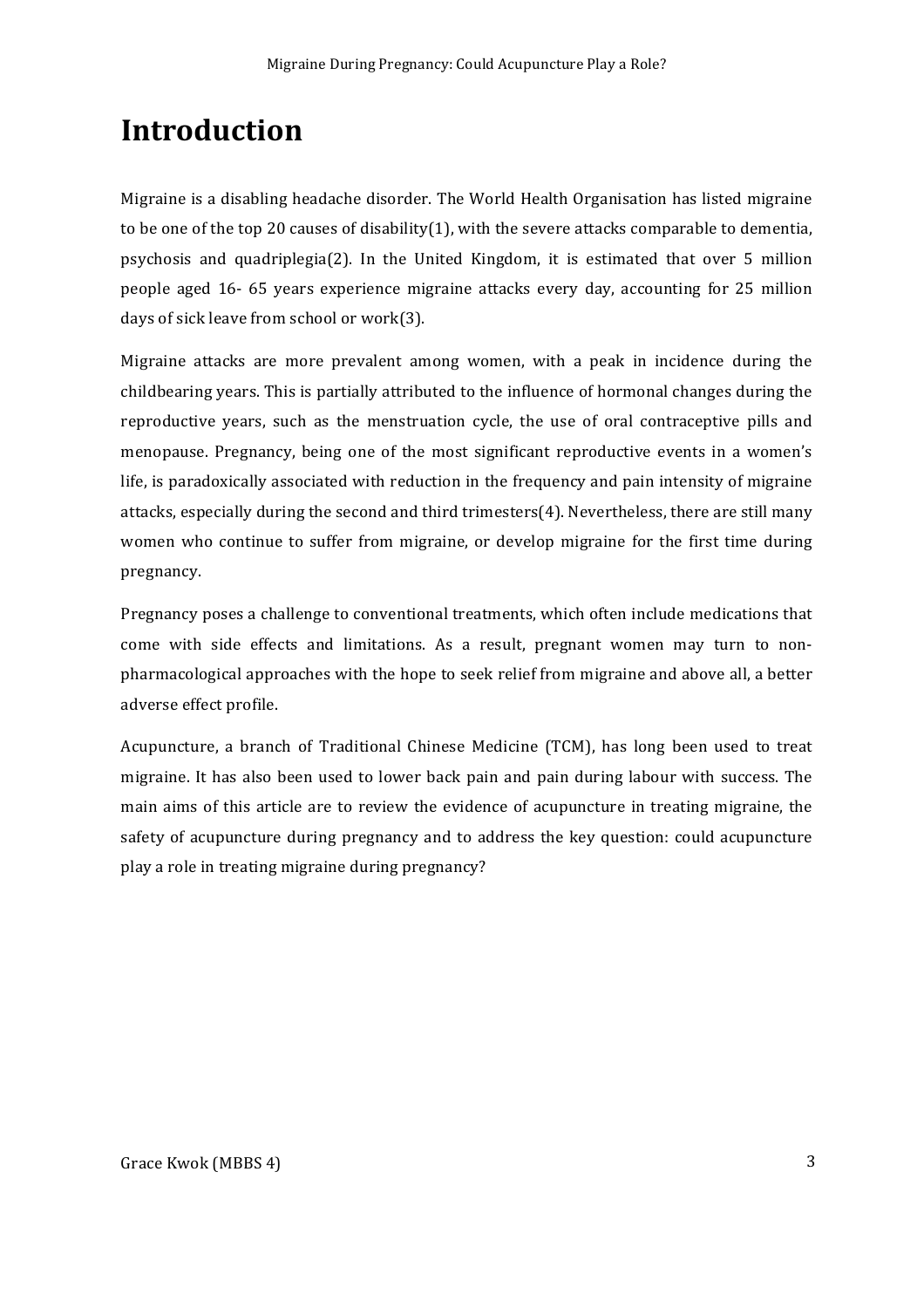### **Pathophysiology of migraine**

Migraine is a chronic, episodic, genetically determined neurological disorder that tends to affect the young. A migraine headache is typically unilateral with a pulsating character, aggravated by routine physical activity. It may also come with several associated features, classically photophobia, phonophobia and nausea and/or vomiting. To qualify as a 'disorder', one must have had 5 attacks of such kind with each lasting for  $4-72$  hours(5). The International Headache Society has classified migraine headaches into two subtypes: migraine *without* aura and migraine *with* aura. The migraine 'aura' is a complex of neurological symptoms that occurs just before or at the onset of migraine headache', which may include visual, sensory and speech disturbances(6). 

#### **The TCM View**

In Traditional Chinese Medicine (TCM), the head is regarded as 'the confluence of Yang', holding the theory that the head is closely connected with other parts of the body and that all organs in the 'zang-fu system'<sup>1</sup> are responsible in nourishing it. The head is connected with the internal organs via meridians and collaterals, and has orifices to communicate with the external environment directly, for example the eyes, ears, nose and mouth. A clear and painfree head relies on sufficient Blood and Qi flow, functioning internal organs and a correct balance between Yin and Yang.

Headaches occur for a number of reasons: it could be due to an impediment to the flow of meridians and collaterals (by internal or external pathogenic factors), a disturbance to the nutrient supply to the head or a blockage of the orifices in the head.

Migraine is thought to be the result of an invasion from wind and fire, which causes obstructions in the meridians and disturb the flow of Blood and Qi in the head. It is also related to liver dysfunction. Disharmony in the 'Leg Jue Yin Liver Meridian', the Liver Meridian, may also have a role in the development of the symptoms.

The characteristics of a migraine headache may be explained by the various disharmony patterns in the liver and its meridian. The stagnation of liver Qi typically causes a unilateral pulsating pain. When the meridian and collaterals are obstructed by blood stasis, a persistent

 $1$  The five 'Zang' organs are the liver, heart, spleen, lung and kidney. The six 'Fu' organs are the gall bladder, stomach, small intestine, large intestine, bladder and triple burner (upper, middle and lower burner- relates to the activities of Qi and movement of water).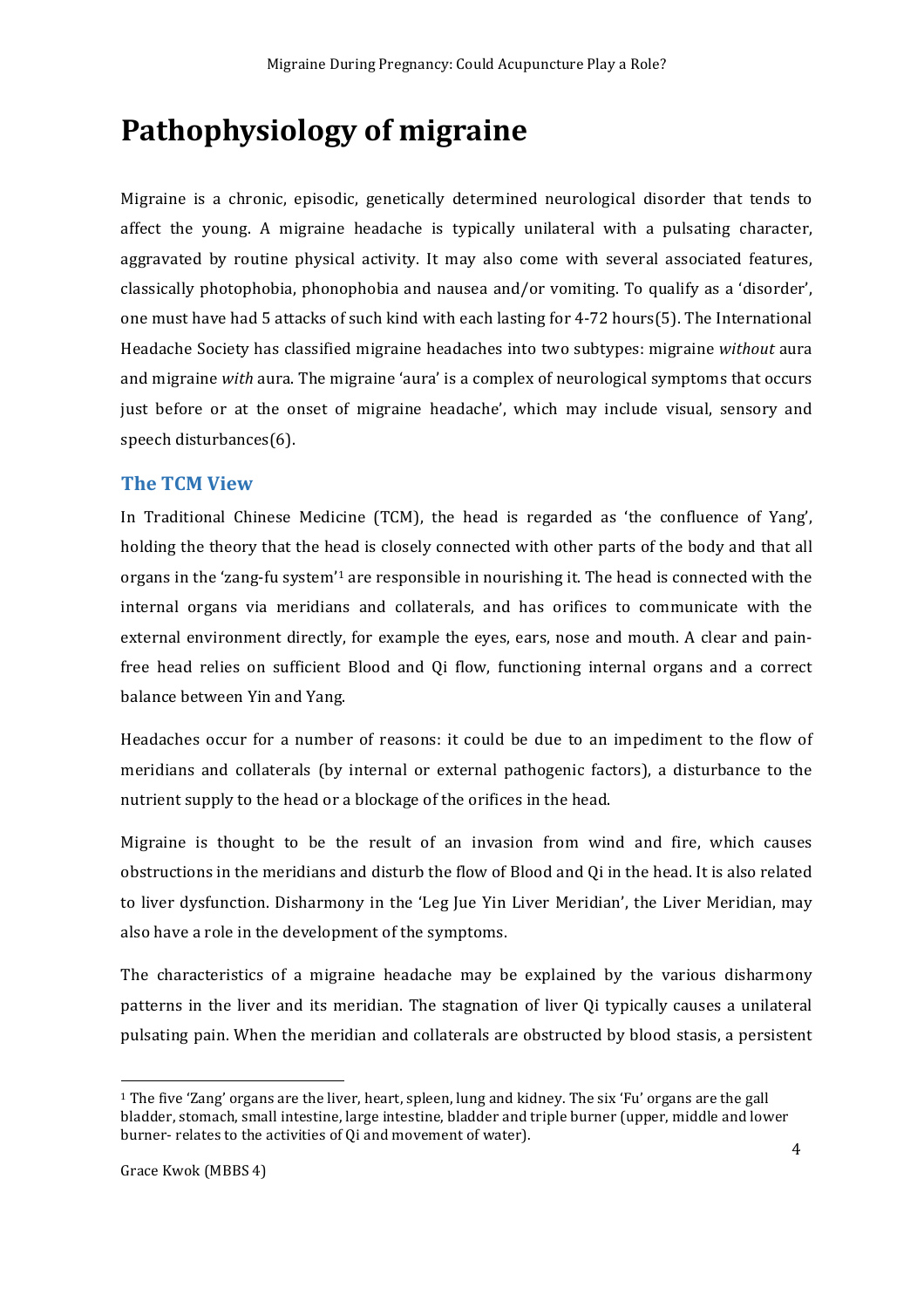pulsating pain may be experienced. Common associated features such as tinnitus, blurred vision and irritability are due to the hyperactivity of liver Yang; nausea and vomiting, on the other hand, are caused by Yin and fluid retention (7).

During pregnancy, there is increased blood flow to the uterus and the fetus. Subsequently, the head becomes undernourished and exhibits symptoms of blood deficiency, such as persistent dull pain in the head, palpitations and blurred vision. Yin deficiency is also noted in these cases, causing Yang to be in relative excess. Frequent headaches, dizziness and tinnitus are all manifestations of Yang hyperactivity and Yin deficiency(8, 9).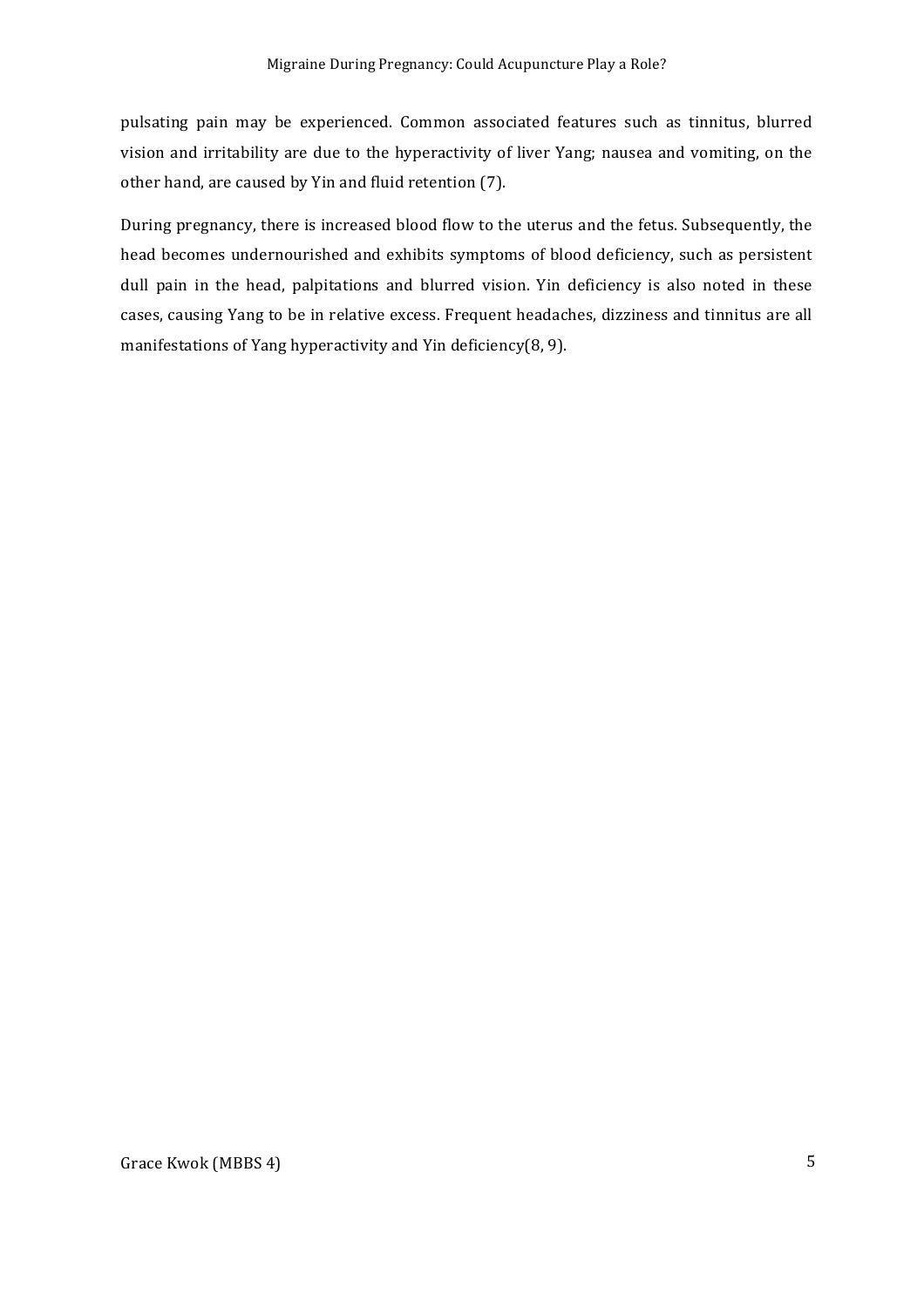### **Management**

#### **Western management**

The National Institute for Health and Care Excellence (NICE) has published guidelines regarding the management of migraine headaches during pregnancy. It is suggested that "where possible, non-pharmacological measures should be tried before considering drug therapy" and that medicine should only be prescribed if it is deemed to be 'essential'. Nonpharmacological treatments include sufficient sleep, the practice of relaxation techniques, the avoidance of triggering factors, such as caffeine, chocolate and sexual intercourse, and acupuncture. 

Should pharmacological measures be required, paracetamol should be offered as the initial analgesic agent, as it is known to be effective and safe in pregnancy. Other commonly used medications for migraine management, e.g. non-steroidal anti-inflammatory drugs (NSAIDS) and triptans, should be avoided during pregnancy whenever possible. Anti-emetics, such as metoclopramide and promethazine, may also be prescribed for patients with nausea and vomiting(10). 

#### **TCM** management: Acupuncture

Acupuncture is a form of TCM that is commonly used for pain relief. It is a technique which involves the insertion of fine needles into specific acupuncture points along the meridians, followed by gentle manual pressure, heat or electrical stimulation of the needles. The correct application of acupuncture induces 'de-qi'<sup>2</sup> in the patient, which is thought to be essential for its effectiveness(11). The aims of acupuncture are to harmonise the organs, restore the balance between Yin and Yang, tonify Qi and blood and clear blocked meridians(12).

#### *Acupuncture points for migraine*

From the Western perspective, migraine is a relatively unified diagnosis. In contrast, TCM practitioners further divide migraine into several different syndromes according to its cause; it could be an exogenous wind-cold attack, an exogenous wind-heat attack, exogenous winddampness attack, excess of liver Yang, obstruction of the middle Jiao due to damp-phlegm, deficiency of kidney essence and the stagnation of  $Qi$  and  $Blood(13)$ . Different acupuncture points are used for different syndromes, which again varies between individuals, exhibiting a

 $2$  'De-qi' refers to the excitation of Qi inside the meridians. The characteristics of a 'de-qi' sensation include numbness, soreness, sharp pain, dull pain and heaviness (11).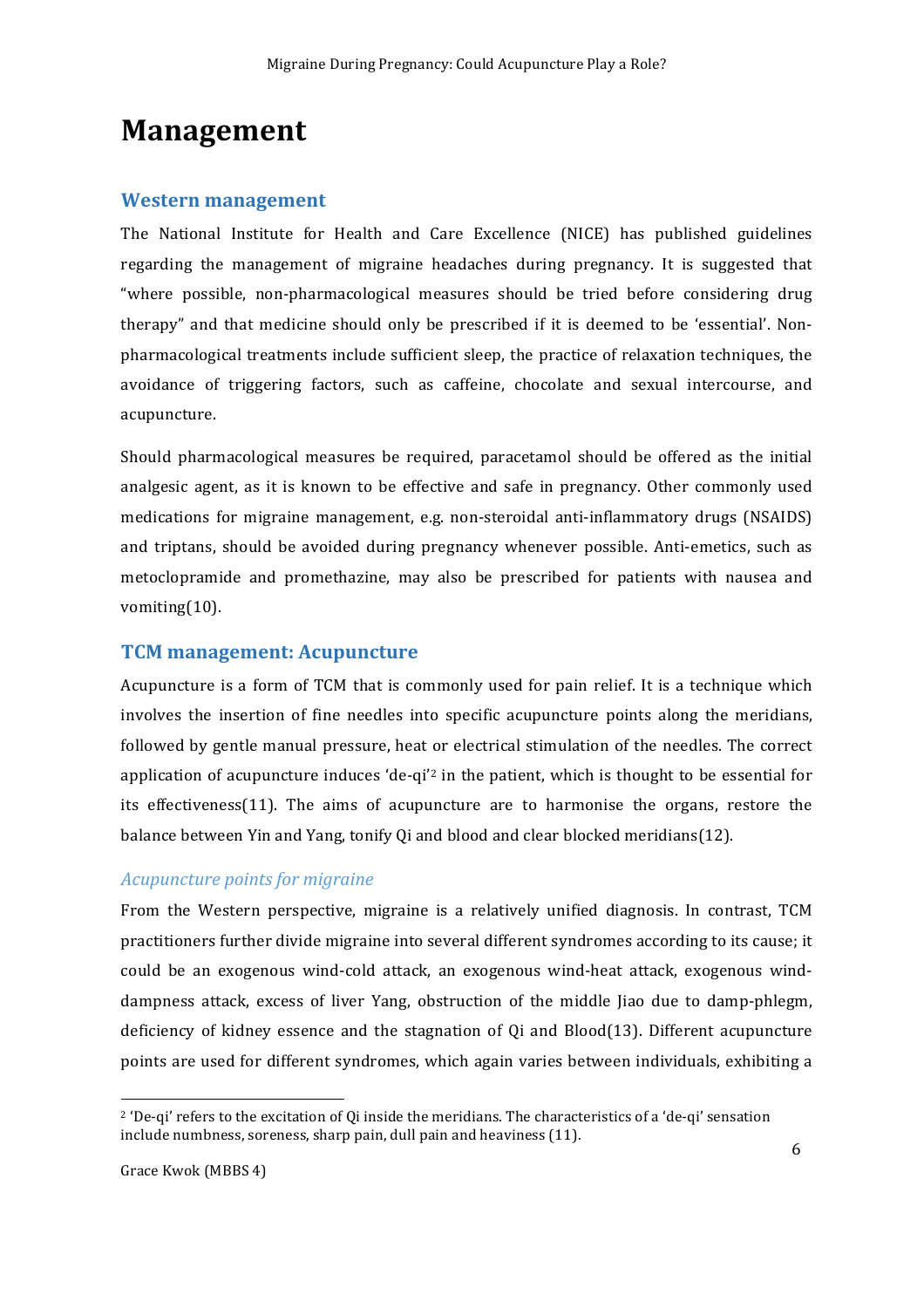high degree of personalised care. (See table 1 for the common and syndrome-specific

| Table 1. Common acupuncture points for a Western diagnosis of migraine |                           |  |  |
|------------------------------------------------------------------------|---------------------------|--|--|
| DU20 (Baihui)                                                          |                           |  |  |
| DU 24 (Shenting)                                                       |                           |  |  |
| ST8 (Touwei)                                                           |                           |  |  |
| GB8 (Shuaigu)                                                          |                           |  |  |
| GB20 (Fengchi)                                                         |                           |  |  |
| Syndrome-specific acupuncture points                                   |                           |  |  |
| <b>Syndrome</b>                                                        | <b>Acupuncture points</b> |  |  |
| Shaoyang headache                                                      | SJ5 (Waiguan)             |  |  |
|                                                                        | GB34 (Yanglingquan)       |  |  |
| Yangming headache                                                      | $LI4$ (Hegu) <sup>3</sup> |  |  |
|                                                                        | ST44 (Neiting)            |  |  |
| Taiyang headache                                                       | BL60 (Kunlun)             |  |  |
|                                                                        | SI3 (Houxi)               |  |  |
| Jueyin headache                                                        | LR3 (Taichong)            |  |  |
|                                                                        | GB40 (Qiuxu)              |  |  |
| Nausea and vomitting                                                   | PC6 (Neiguan)             |  |  |

acupuncture points for migraine) $(14)$ .

### **The evidence**

To our best of knowledge, there have been no English studies that have looked into the efficacy or the safety of acupuncture for the treatment of migraine in *pregnant* women. However, a number of studies have studied the efficacy of acupuncture during an acute migraine attack or as a prophylactic measure on non-pregnant patients.

<sup>&</sup>lt;sup>3</sup> LI4 (Hegu) has the potential to induce uterine contractions.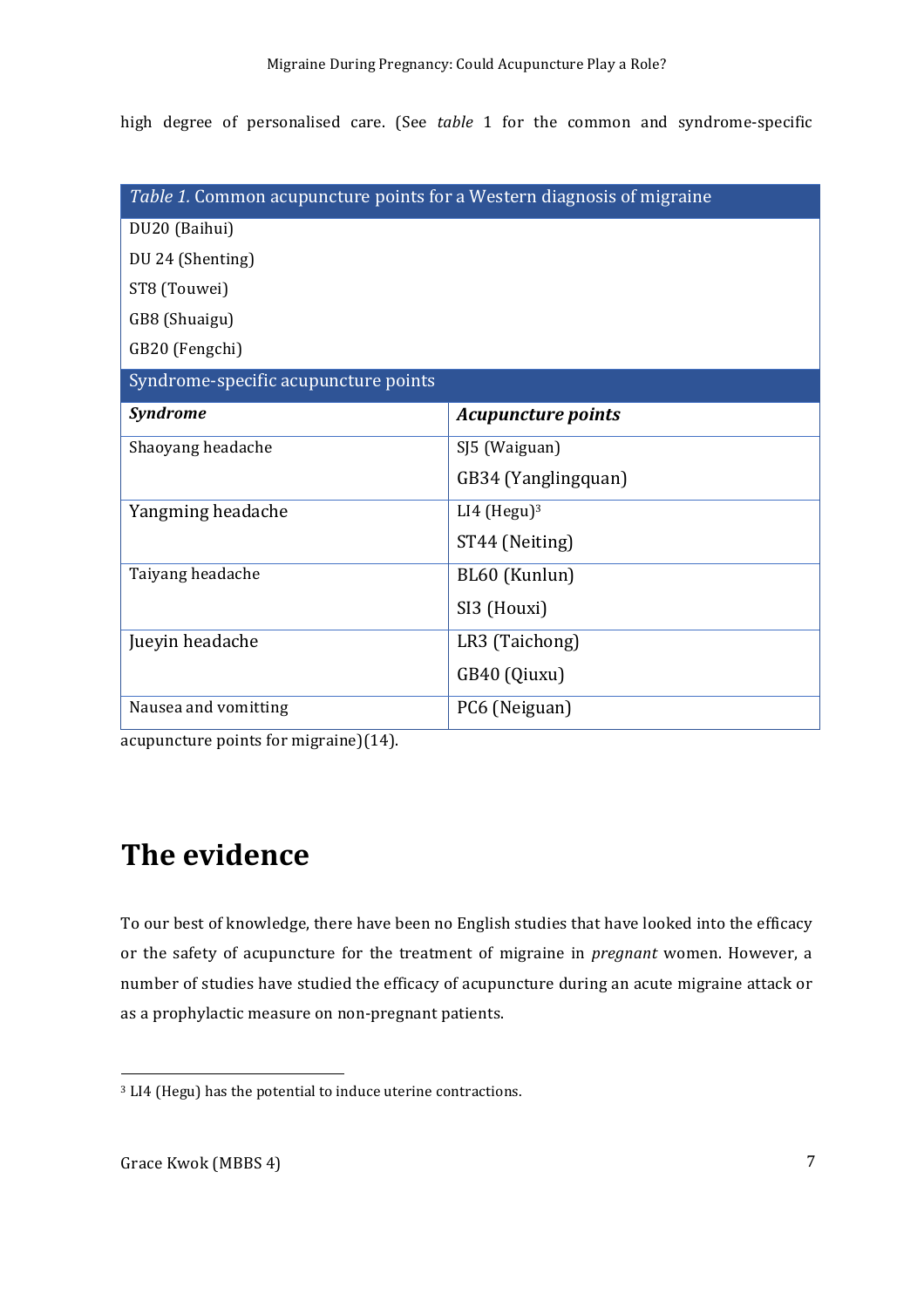#### **Acupuncture as an acute treatment**

Two trials have reported on the efficacy of acupuncture during a migraine episode(14, 15). Li *et al.,* 2009 has conducted a multicentre randomised controlled trial on the efficacy of verum acupuncture in treating acute migraine attacks  $(n=173)$ . One group received verum acupuncture and two groups received sham acupuncture. Significant differences were found between the verum acupuncture group and the sham acupuncture groups in the reduction of scores on the Visual Analog Scale<sup>4</sup> at the second ( $p= 0.014$ ) and fourth ( $p= 0.007$ ) hours posttreatment(16). With regards to its effectiveness in treating pain,  $40.7\%$  of the patients in the verum acupuncture group experienced complete pain relief; 79.6% did not experience recurrence or intensification of pain(15). Wang *et al.,* 2012 has conducted another trial between verum acupuncture and sham acupuncture with a similar study design. Likewise, reduced intensity of pain was observed in both groups: from  $5.7\pm 1.4$  to  $3.3 \pm 2.5$  in the verum acupuncture group and  $5.4 \pm 1.3$  to  $4.7 \pm 2.4$  in the sham acupuncture group (p= 0.001), consistent with results reported by Li et *al*. Moreover, a significant difference was observed in the associated symptoms of migraine, e.g. nausea or vomiting and photophobia or phonophobia, in which fewer patients were recorded to have these symptoms in the acupuncture group at 48 hours  $(p=0.001)(14)$ .

#### **Acupuncture as a prophylactic treatment**

A recent Cochrane Collaboration review have analysed the efficacy of acupuncture in migraine prophylaxis(17). Although the included studies were very heterogeneous (n=22), acupuncture was found to be more favourable when compared with no acupuncture; a reduction in the frequency, intensity and days of migraine episodes were observed. In the randomised controlled trial carried out by Vickers et al. 2004, where 401 patients with chronic headache (predominately migraine) were randomly allocated to receive up to 12 acupuncture treatments over a three month period or a control group being offered standard care, headache scores were reported to be significantly lower in the acupuncture group at 12 months  $(34\% \nu. 22\%$  in the control group,  $p=0.002$ ), suggesting a long-lasting effect of acupuncture for migraine $(18)$ .

 $4$  A Visual Analogue Scale (VAS) is a method of measuring a subjective feature, e.g. pain, by asking the participant to mark on a point on the line which represents their current perception. For pain, this is usually a horizontal line that is 100mm in length, with one end representing 'no pain' and the other representing 'very severe pain'. The VAS score is then determined by the measuring the millimetres between from the left side of the line to the point in which the patient marks.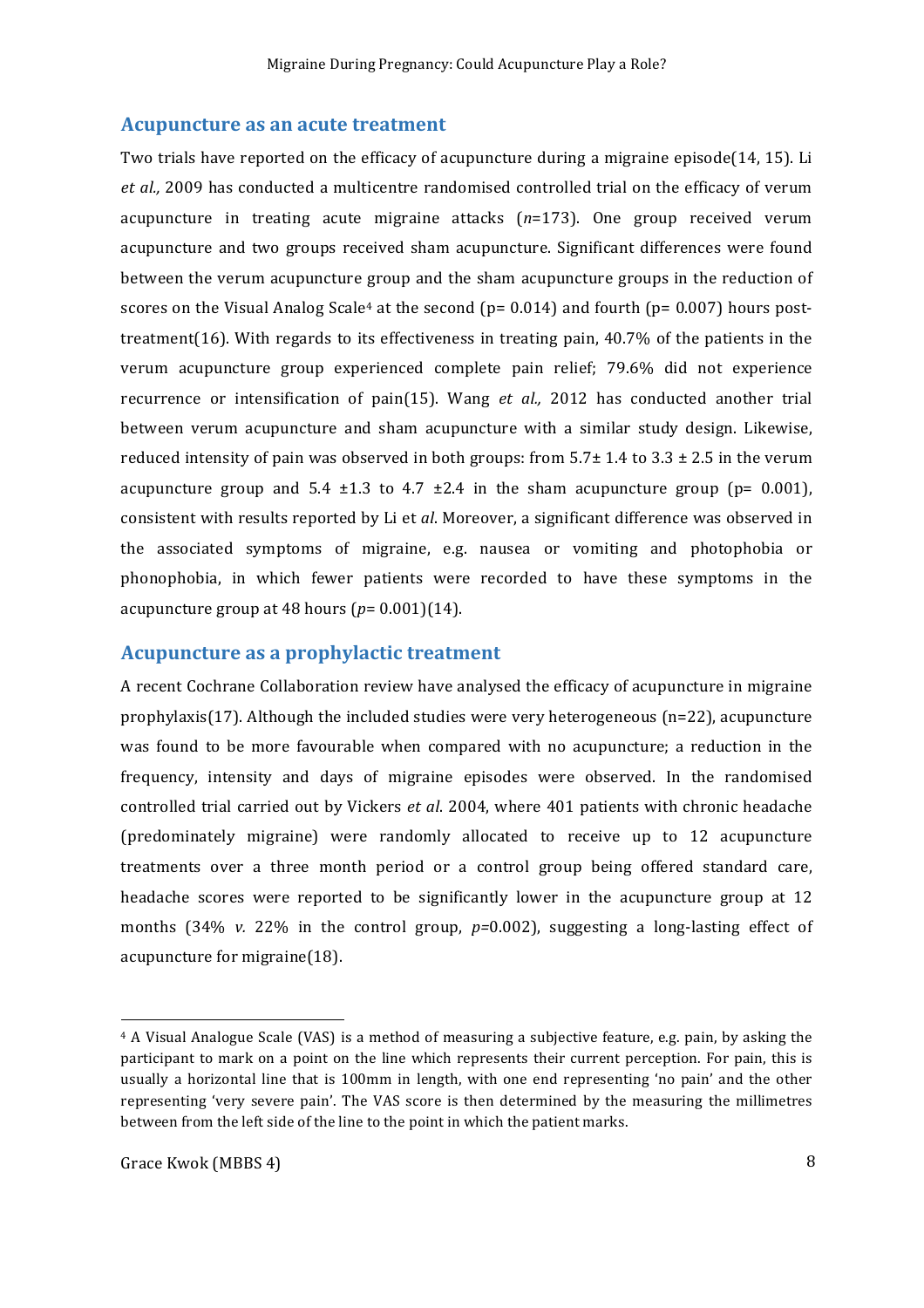Reviewing the results from the four studies that compared acupuncture against a standard migraine prophylactic drug, acupuncture may be considered to be as good as, or in some cases more superior to, flunarizine and metoprolol(19-22). Allais et *al.* 2002 found acupuncture to be statistically more superior to flunarizine at 2 and 4 months (no differences at 6 months)(19). Similarly, Diener et *al.* 2002 reported the proportion of responders to be higher in the verum acupuncture group  $(47%)$  compared to the sham acupuncture group  $(39%)$  and the standard group  $(40\%)$ , though this was not found to be statistically significant  $(p=0.133)(20)$ . Two studies compared the efficacy of acupuncture and metoprolol in migraine prophylaxis: a reduction in migraine frequency was observed in both arms in both studies, with one reporting a higher proportion of responders (migraine attacks reduced by  $\geq 50\%$ ) to be higher in the acupuncture group  $(61\%)$  when compared with metoprolol  $(49\%)$  $(21, 22)$ . Fewer adverse effects were also noted in those being treated with acupuncture, making acupuncture a favourable prophylactic choice(21, 22).

14 studies looked into the efficacy of verum acupuncture v. sham acupuncture in terms of migraine prophylaxis. No significant differences were yielded. Facco et *al.* 2008 studied the effect of true acupuncture versus verum acupuncture in combination with rizatriptan. The results showed that the group that was treated with both acupuncture and rizatriptan underwent a decrease of score on the Migraine Disability Assessment Test index  $(MIDAS)^5$  at 3 and 6 months ( $p \le 0.0001$ ), whereas the group that was treated with ritualised acupuncture (with blunt tips and slight pressure, non-penetrative) underwent a significant decrease of MIDAS at 3 months and a subsequent increase from the third month to six months, demonstrating a transient analgesic relief only. Patients who were treated with verum acupuncture and rizatriptan demonstrated a better outcome improvement in comparison with rizatriptan only, suggesting that acupuncture could be considered as a positive adjunct to rizatriptan(13). 

Several studies have demonstrated the efficacy of acupuncture in the acute treatment and prophylaxis of migraine. Thus, acupuncture may be considered as a treatment option for migraine patients needing prophylactic treatment due to frequent or insufficiently controlled migraine attacks.

<sup>&</sup>lt;sup>5</sup> The *Migraine Disability Assessment Test* (MIDAS) is a qualitative test used by healthcare professionals to determine the impact of migraines has on a patient's daily life. Patients are asked questions about the frequency, duration and the daily functional limitations of their headaches. The severity of the migraines are scored and scaled from Grade I to IV, with IV being 'severe disability'.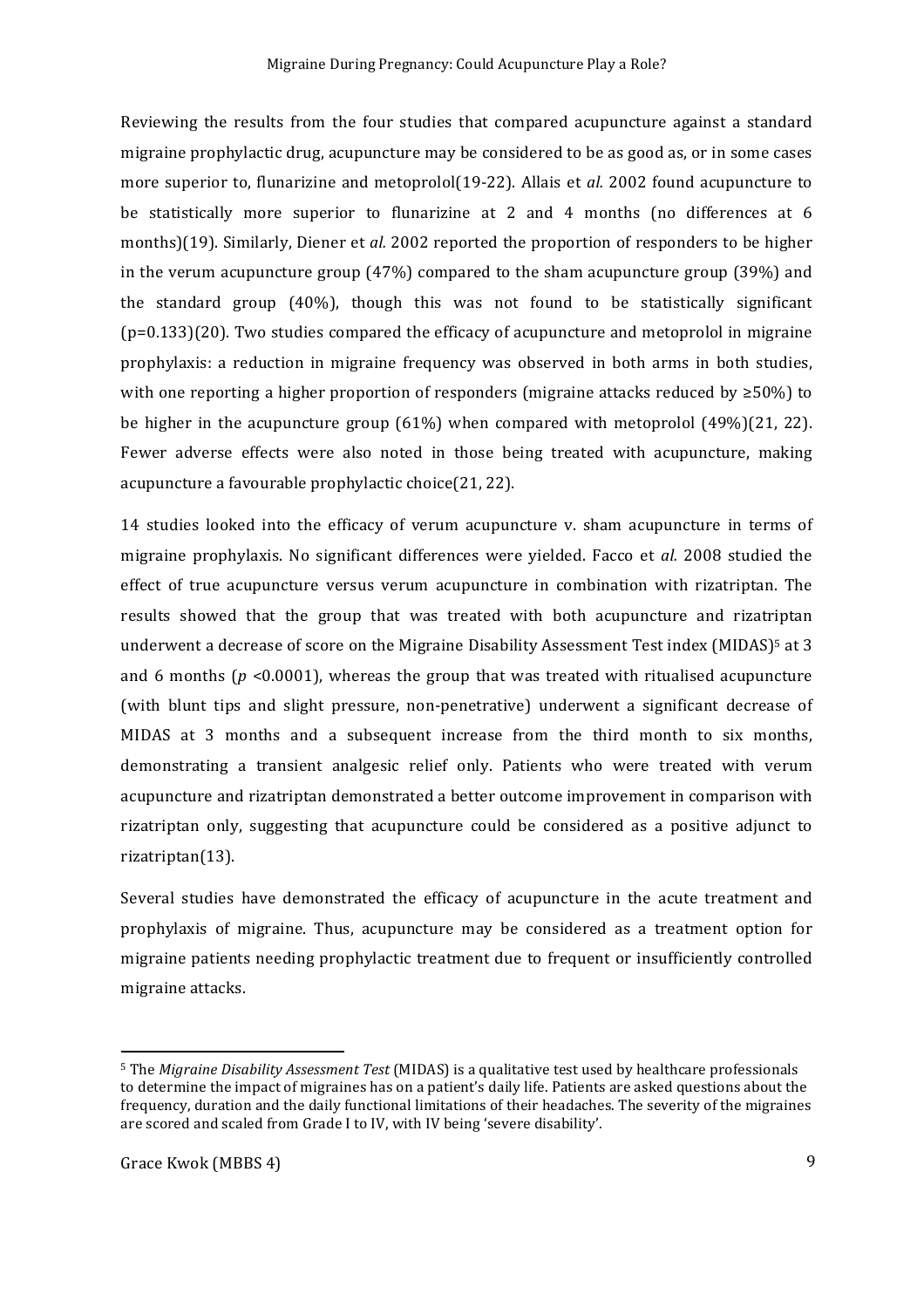#### **Safety in pregnancy: Western vs. TCM Acupuncture**

#### *Western Management*

In terms of analgesic medications, paracetamol is proven to be safe to prescribe in pregnancy. NSAIDs, however, should be used with caution. Increased risk of miscarriage and malformations are associated with NSAIDs use in *early* pregnancy: Li et *al.* 2003 has reported an increased risk of miscarriage with both NSAIDs and aspirin (NSAIDs: adjusted hazard ratio 1.8 95% CI 1.0-3.2; aspirin 1.6 95% CI 0.6- 4.1), particularly when taken around the time of conception(23). A Danish case-control study has also found a positive association between the rate of miscarriage and NSAIDs use (7 to 9 weeks before miscarriage:  $OR = 2.60$  95%  $CI = 1.81$ -4.00; 1 week before miscarriage:  $OR=6.99$ ;  $CI=2.75-17.74$  $(24)$ . On the contrary, an American study involving 54,000 women reported that aspirin use during pregnancy was not associated with an increased risk of miscarriage (adjusted OR:  $0.64 - 0.92$  95%CI=  $0.48 - 1.38$ )(25).

The use of NSAIDs in *late* pregnancy is correlated with an enhanced risk of premature closure of the fetal ductus arteriosus and oligohydramnios. A meta-analysis conducted by Koren et *al*. 2006 has reported a significant increase in the risk of premature ductal closure with shortterm use of NSAIDs; the risk was 15-fold higher in patients exposed to indomethacin when compared to placebo or other NSAIDs  $(8 \text{ studies}; \text{odds ratio } (OR) = 15.04, 95\% \text{ confidence}$ interval  $\left(CI\right)$  3.29 to 68.68) $(26)$ . Other NSAIDs, such as celecoxib, sulindac and nimesulide, have also been reported to have an effect on the fetal ductus arteriosus( $27$ ,  $28$ ). Adverse effects on the neonate are thought to be mediated by the inhibitory effects of NSAIDs on prostaglandin production.

The NICE guidelines have recommended the prescription of ibuprofen over other NSAIDs during the first or second trimester, but all NSAIDs are to be avoided during the third trimester. Although ibuprofen has been suggested to be safe to prescribe during the first trimester, adverse effects such as atrial and ventricular septal defects and cleft palate have also been reported to be related to maternal use(29).

#### *TCM Acupuncture*

Acupuncture has been used extensively in the field of obstetrics. Conditions such as tensiontype headache(30), emesis gravidarum(31), low back and pelvic  $\pi$ in(32), insomnia(33), depression(9) and dyspepsia are merely some examples of its use  $(4)$ . Moxibustion<sup>6</sup>, the

 $6$  Moxibustion involves the burning of a Chinese herb, Moxa (Artemisia argyi), close to an acupuncture point on the skin. The heat produced has the effect of stimulating the acupuncture point.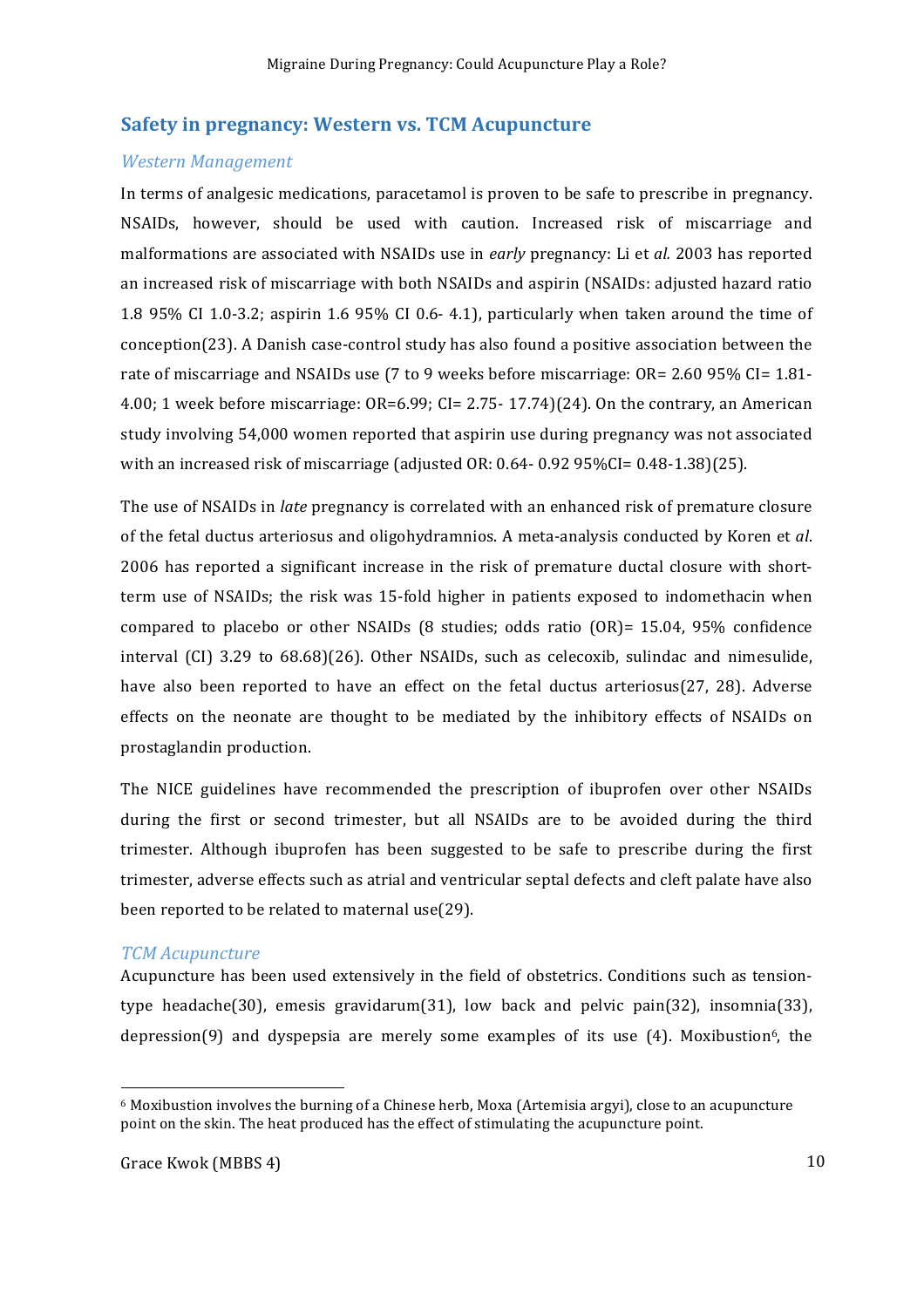application of heat to the acupuncture point Bladder  $67$ , has also been used for cephalic version in breech presentation( $34$ ). Acupuncture is also a useful adjunct in pain management during labour.

Despite the variability in the efficacy of acupuncture for the treatment of migraine, it is almost undisputed that acupuncture treatment exhibits fewer adverse effects than most Western medications for migraine. The key question is: is there sufficient evidence supporting the safety of acupuncture during pregnancy?

#### **Maternal adverse effects**

A systematic review on the safety of acupuncture during pregnancy was carried out by Park et al. 2014(35). A total of 429 adverse effects were reported from the 27 studies that were included; most adverse effects were described to be "mild and transient", such as needle or unspecified pain, local bleeding and uterine contractions with or without abdominal pain (total N=302) (see *table 2*). Moderate events included fainting and transient fall in blood pressure  $(n=6)$ . Severe maternal adverse effects included hypertension and/or pre-eclamspia, preterm delivery between 20 and 37 weeks of pregnancy and miscarriage (total  $N=86$ ), all of which were considered unlikely to have been attributed to acupuncture treatment (see *table 3*)(35).

#### **Fetal adverse effects**

Mild fetal adverse effects included small for date  $(n=13)$  and multiple twists of the umbilical cord around neck  $(n=4)$  and shoulder  $(n=3)$ . Miscarriages were also reported by Smith et *al.* 2002, in which participants received acupuncture treatment for emesis gravidarum. The reported miscarriage rate were  $5.1\%$  in the traditional/PC6 acupuncture with usual care group  $(15/293)$ , 4.1% in the sham acupuncture with usual care group  $(6/147)$  and  $6.3\%$  in the usual care only group  $(9/143)$ . These figures were lower than the population risk estimate of 11% in Australia (where the study was conducted)(36), and  $15{\text -}20\%$  in the United Kingdom (37), suggesting that acupuncture was not associated with a higher risk of miscarriage.

Congenital defects, such as cardiovascular abnormalities (e.g. atrioventricular septal defects), gastrointestinal abnormalities (e.g. pyloric stenosis) and musculoskeletal abnormalities (e.g. congenital hip dislocations) were observed in the same study. The rates were  $4.1\%$  (6/146) in the traditional acupuncture with usual care group,  $3.4\%$  (5/146) in the PC6 acupuncture with usual care group,  $4.1\%$  (6/147) in the sham acupuncture with usual care group and  $3.5\%$ 

<sup>&</sup>lt;sup>7</sup> Bladder 67 (BL67; Chinese name *Zhiyin*) is located at the tip of the fifth toe.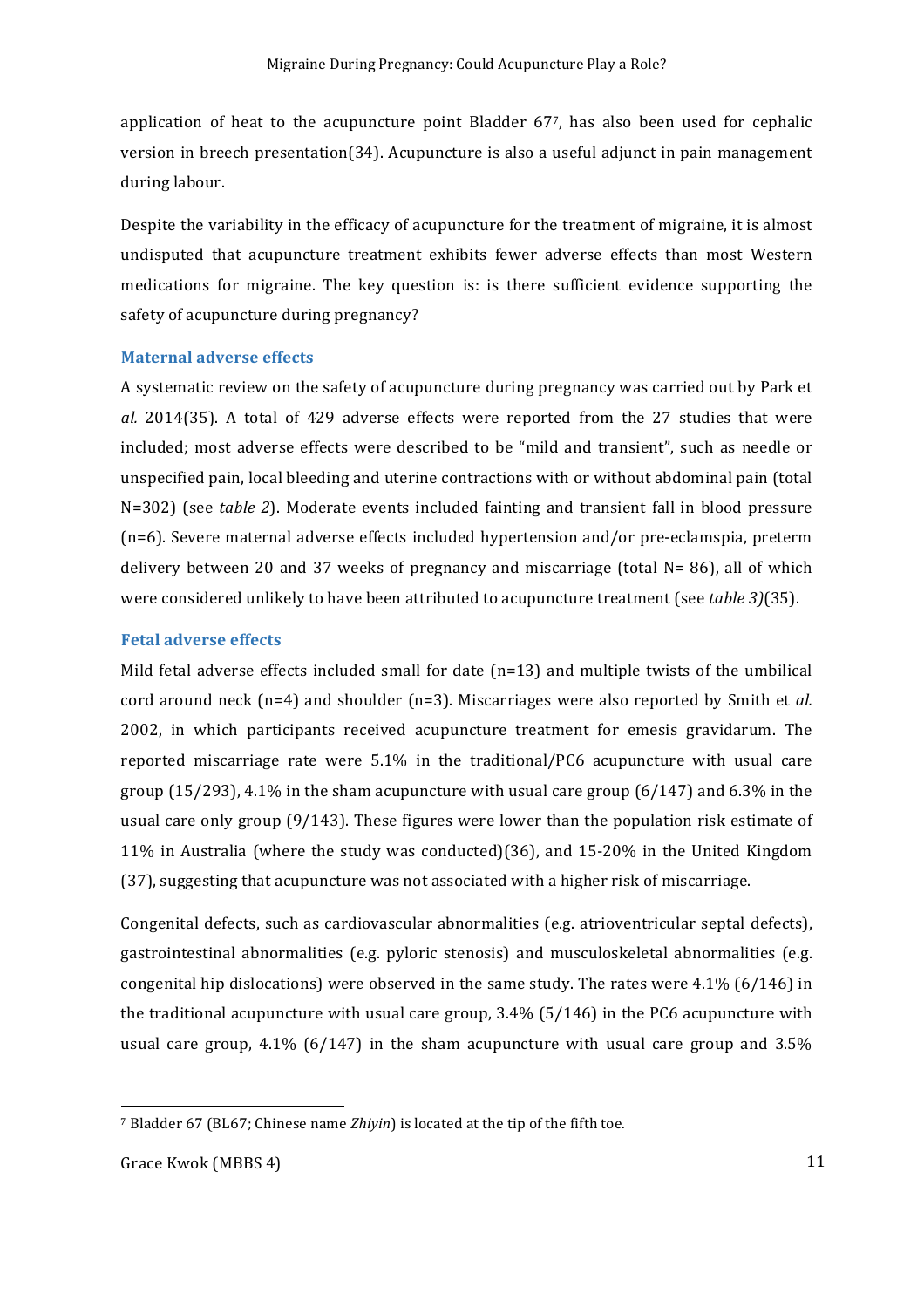$(5/143)$  in the usual care only group. The reported rates of congenital abnormalities were similar to the rates of the general population(36).

Manber et al. 2010 reported on a case of premature delivery of a twin pregnancy in a randomised controlled trial for depression, in which one resulted in neonatal death and the other receiving prolonged neonatal intensive care. This was classified to be unrelated to acupuncture by the study investigators and the Data Safety and Monitoring Board(9).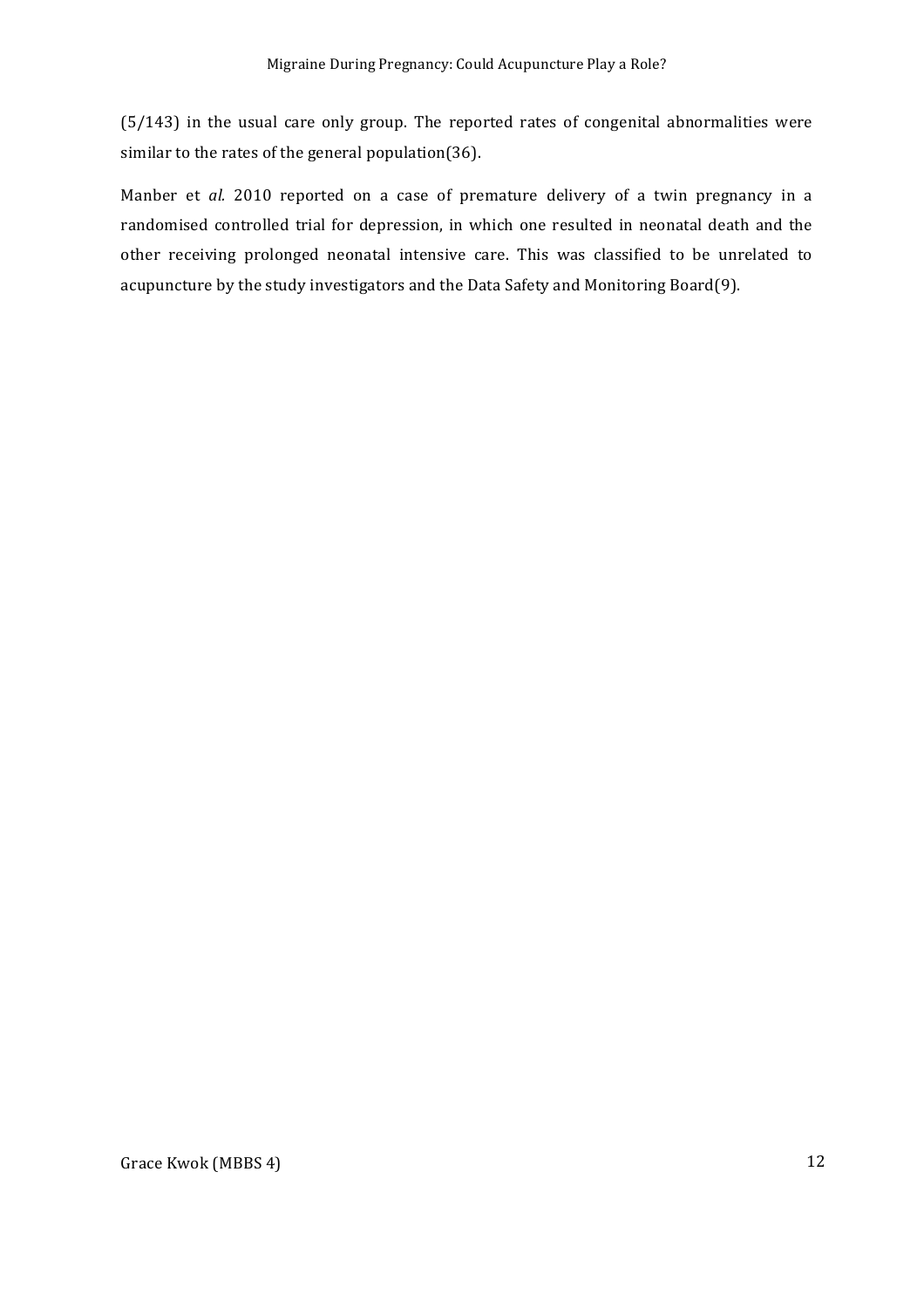| Table 2: Mild maternal adverse effects from acupuncture during pregnancy                                                          |             |      |  |
|-----------------------------------------------------------------------------------------------------------------------------------|-------------|------|--|
| <b>Adverse event</b>                                                                                                              | $\mathbf n$ | $\%$ |  |
| Discomfort at needle points                                                                                                       | 15          | 4.7  |  |
| Needle of unspecified pain                                                                                                        | 48          | 14.9 |  |
| Unpleasantness with treatment                                                                                                     | 5           | 1.6  |  |
| Local bleeding                                                                                                                    | 40          | 12.4 |  |
| Haematoma                                                                                                                         | 21          | 6.5  |  |
| Ecchymosis/bruise                                                                                                                 | 14          | 4.3  |  |
| Dizziness/                                                                                                                        | 15          | 4.7  |  |
| Tiredness/excessive fatigue                                                                                                       | 24          | 7.5  |  |
| Headache and/or drowsiness                                                                                                        | 21          | 6.5  |  |
| Feeing faint                                                                                                                      | 4           | 1.2  |  |
| Sleep disturbance                                                                                                                 | 3           | 0.9  |  |
| Nausea                                                                                                                            | 9           | 2.8  |  |
| Heat or sweating                                                                                                                  | 10          | 3.1  |  |
| Uterine contractions with or without abdominal pain                                                                               | 14          | 4.3  |  |
| Unpleasant odour with or without nausea and throat problems                                                                       | 14          | 4.3  |  |
| Worsened symptom/condition                                                                                                        | 19          | 5.9  |  |
| Others*                                                                                                                           | 26          | 8.1  |  |
| Total (N)                                                                                                                         | 302         |      |  |
| *Others include irritability/agitation, heaviness of arms, rash at needling points, feeling energised, local anaesthesia, itching |             |      |  |
| and unspecified problems (n=2 each); weakness, alterned taste, pressure in nose, transient ear tenderness, bed rest, thirst,      |             |      |  |
| sadness, oedema, tattooing of the skin at needling points, shotting sensation with intense paraesthesia down the leg to the       |             |      |  |

food by needling, breech engagement, and threatened preterm labour which spontanouesly disappeared completely within a day followed by a normal delivery in the  $42n$ d week  $(n=1)$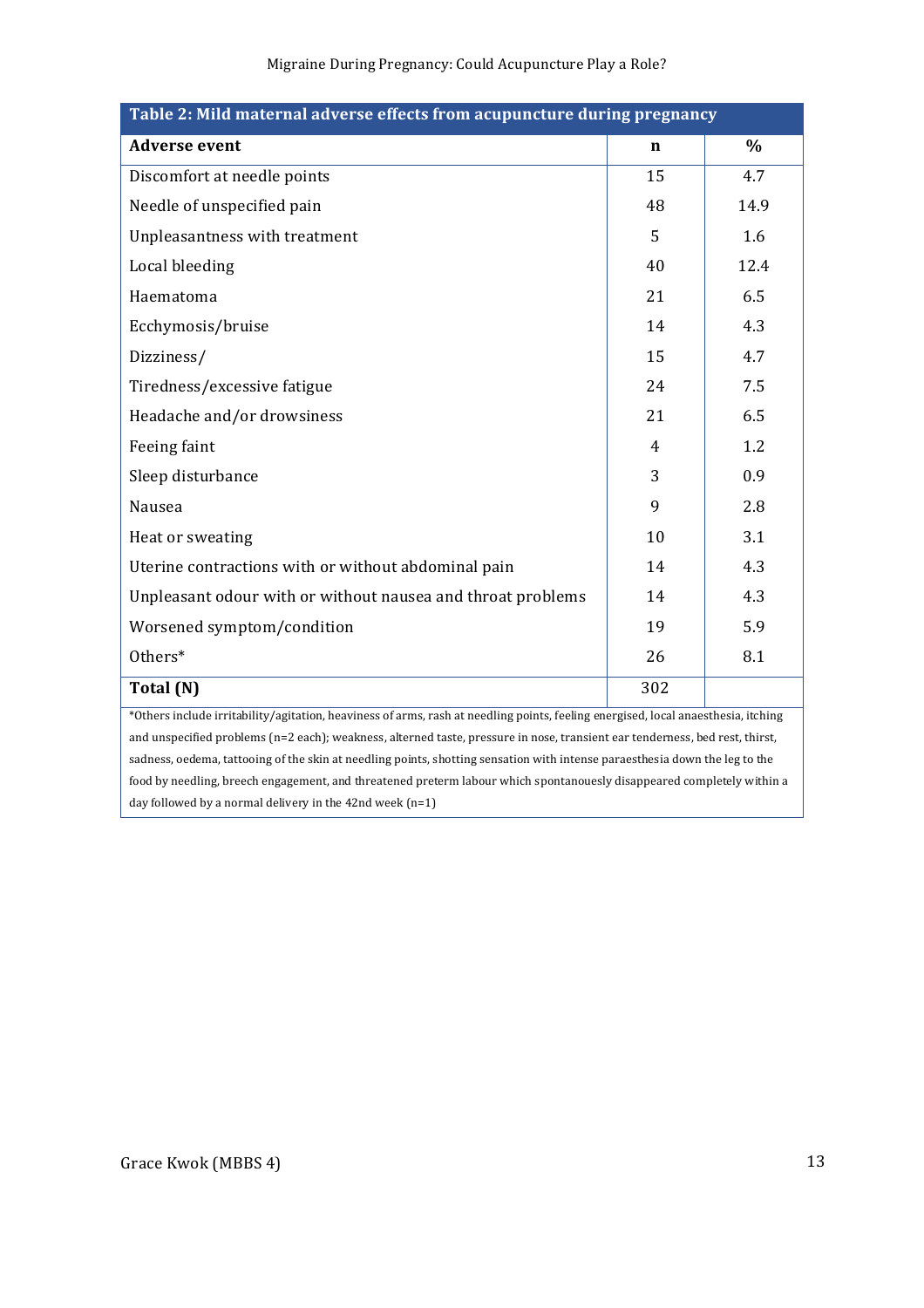| Table 3. Severe maternal adverse effects from acupuncture during pregnancy |    |      |  |
|----------------------------------------------------------------------------|----|------|--|
| <b>Adverse event</b>                                                       | n  | $\%$ |  |
| Hypertension and/or pre-eclampsia                                          | 37 | 43.0 |  |
| Preterm delivery between 20 and 37 weeks of pregnancy                      | 19 | 22.1 |  |
| Miscarriage                                                                | 15 | 17.4 |  |
| Premature rupture of the membranes                                         | 5  | 5.8  |  |
| Antepartum haemorrhage/abruption or placenta praevia                       | 6  | 7.0  |  |
| Pregnancy termination due to unspecified reasons                           | 2  | 2.3  |  |
| Caesarean delivery                                                         |    | 1.2  |  |
| Tachycardia and atrial sinus arrhythmia l                                  |    | 1.2  |  |
| Total (N)                                                                  | 86 |      |  |

#### **Forbidden Points?**

Despite the success of acupuncture in managing obstetric conditions, some remain concerned about the concept of 'forbidden points'- acupuncture points which may be contraindicated in pregnancy.

The idea of 'forbidden points' originated from the ancient Chinese medical texts, e.g. *The Yellows Emperor's Book of Acupuncture, The Systematic Classic of Acupuncture and Moxibustion* and *The Classic of Difficult Issues*(38). Potential acupuncture points for migraine, such as SP6 (Sanyinjiao), LI4 (Hegu) and BL60 (Kunlun), have also been included in the discussion of 'forbidden points' and some recommended the avoidance of these points during the first trimester of pregnancy(39, 40). Several physiological mechanisms have been proposed for the potential abortifacient effects of acupuncture $(41)$ :

#### a) **Increased oxygenation** to the uterus

In early pregnancy, the optimal development of a fetus requires an environment with low oxygen, which changes to a requirement of high oxygen levels after 10-12 weeks. Since acupuncture is thought to have the ability to regulate Oi and oxygenation, this raises the dangerous possibility of the enhancement of oxygenation to the uterus(42).

#### **b)** Effect on progesterone levels

The viability of a fetus depends on the maternal progesterone levels until the placenta takes over at 10-12 weeks. Since acupuncture has the capability of influencing a change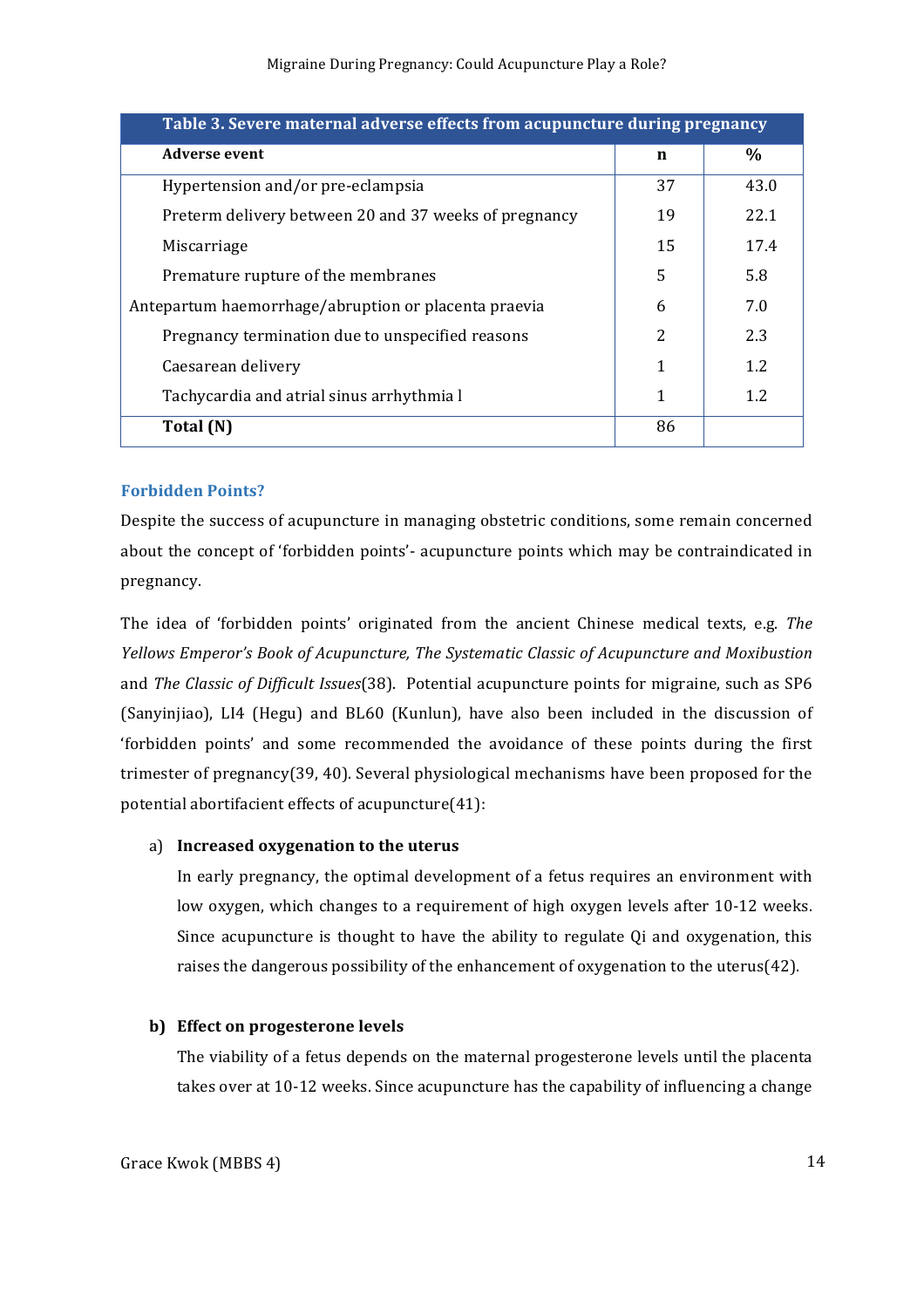in hormonal levels, there is a concern that acupuncture during early pregnancy may reduce the levels of progesterone and thus, promote miscarriages(43).

#### c) **Stimulating uterine contractions**

Acupuncture is reported to have the ability of stimulating labour and hence, it is thought that using acupuncture during early pregnancy may induce a termination of pregnancy via the promotion of uterine contractions $(44)$ .

A few articles have shown that stimulation in the 'forbidden points' (LI3 and SP6) may indeed induce uterine contractions in pregnancy leading to labour, but this was only found to be true in cases of post-term labour and fetal death, not preterm(45). Pak et al. 2000 have demonstrated a protective effect on preterm labour from the stimulation of LI4 and SP6(46) in rats. Additionally, a reversal of the anti-implantation effect of mifepristone was observed in rats by Liu et al. 2007 (47). Despite the lack of modern evidence, it is worth noting that both LI4 and SP6 have been described in many ancient classics as the acupuncture points to needle for the deliberate termination of pregnancy $(48)$ .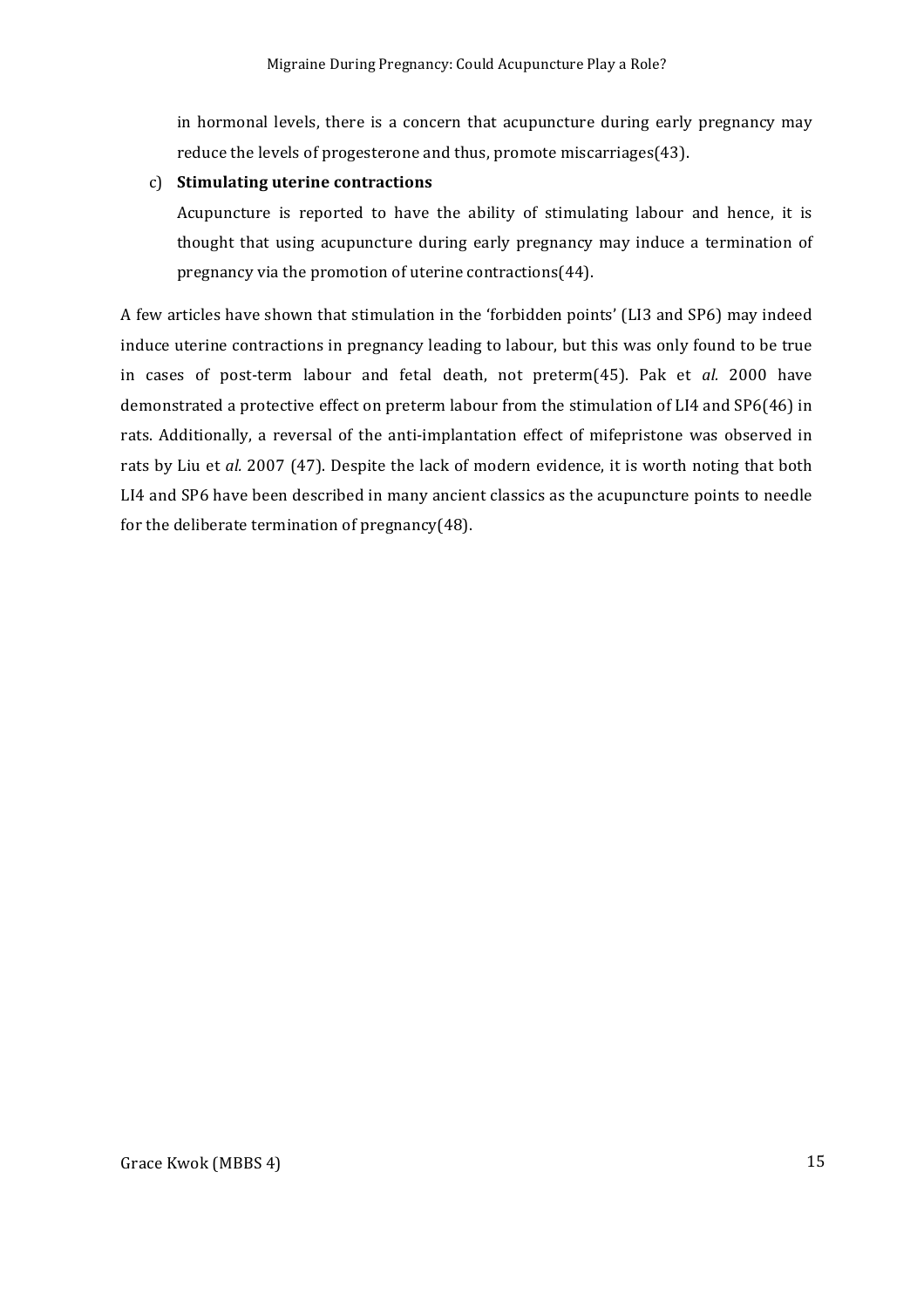### **Discussion**

#### **The findings**

Recent studies and reviews have provided evidence for the role of acupuncture in treating migraine. The clinical benefits of acupuncture are both direct and indirect: in some trials, acupuncture was found to be more efficacious than Western management; in others, it was found to be useful as an adjunct to routine care and reduces the requirement for analgesic relief. Most importantly, current acupuncture practice has been consistently reported to be safe for the fetus in pregnancy- a major advantage of acupuncture over Western medications. Most of the adverse effects from acupuncture were reported to be mild and well tolerated. There is insufficient evidence disproving the idea of 'forbidden points'; therefore, a skilled acupuncturist should err on the side of caution and avoid these points if possible.

#### **Proposed mechanisms of action**

From a TCM perspective, the practice of acupuncture restores the balance of Yin and Yang, which is thought to be a core mechanism in the aetiology of the headache. From a Western perspective, the analgesic relief from acupuncture could be attributed to the 'gate control theory of pain', as proposed by Melzack et *al.* in 1965 (49). This theory proposes that acupuncture activates Aβ fibres, which leads to subsequent inhibition of pain transmitted via the  $C$  fibres (50).

Moreover, the analgesic relief from acupuncture could be due to complex interactions between the neurotransmitters and modulators that are involved in nocioception:

#### 1. Opioid peptides

 $\beta$ -endorphin, dysnorphin and endomorphin are opioid peptides that are endogenously produced by the body with analgesic properties. Several studies have shown that there is a decrease in  $\beta$ -endorphin levels in the patients' cerebrospinal fluid and plasma during migraine episodes. A significant increase in  $\beta$ -endorphin levels was observed in migraine patients who were treated with verum acupuncture (51).

#### **2. Cholecystokinin octapeptide** (CCK-8)

 $CCK-8$  is the most potent neuropeptide involved in processing anti-opioid activity via its receptors. It was found that the injection of antisense oligionucleotides to CCK mRNA decreased the CCK-8 content in rat brain, which subsequently converted non-responders of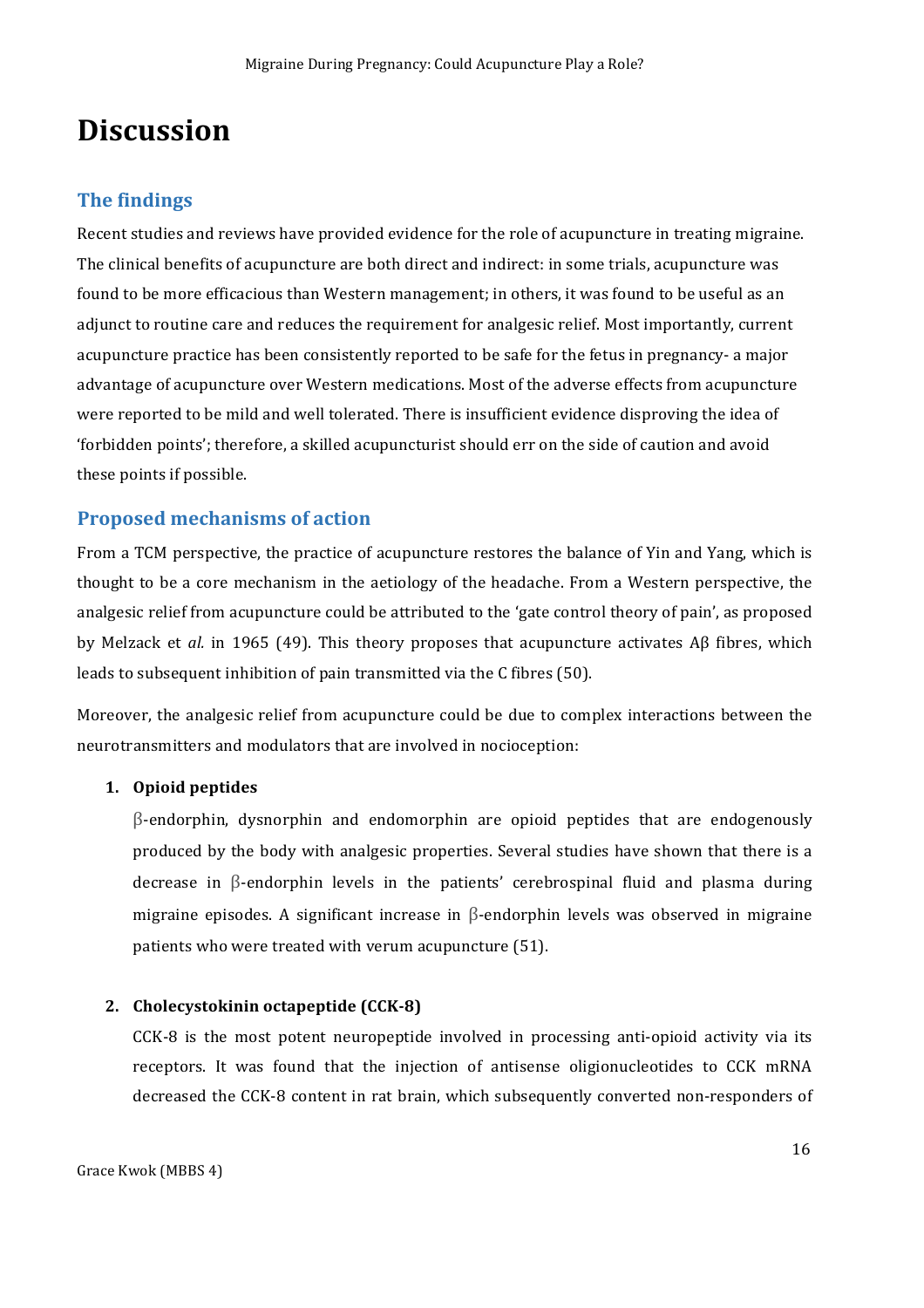acupuncture analgesia into responders, suggesting an association between CCK-8 receptors and an individual's sensitivity to acupuncture $(52)$ .

#### **3. 5-Hydroxytryptamine** (5-HT)

A low 5-HT level is associated to the vulnerability of one developing headaches. Changes in 5-HT levels were reported in studies with acupuncture, suggesting the involvement of 5-HT in the effectiveness of acupuncture as migraine prophylaxis(52).

#### **4. Noradrenaline (NA)**

NA is involved in the control of pain. It is involved in the activation of the pain inhibitory pathways at the spinal cord, yet has a role in pronocioception at the supraspinal level. The involvement of NA has been proposed, either via its direct action on its receptors or its indirect action on the regulation of the endogenous opioid system $(53, 54)$ .

#### **5. Glutamate and its receptors**

Glutamate plays an excitatory role in nociceptive processing. It was reported that the blockade of its receptors, the NMDA receptors, increase the analgesic effect of acupuncture(52). 

#### **6.** Other bioactive substances

The practice of acupuncture may be associated with the inhibition of substance p release, the enhancement of somatostatin release and the involvement of dopamine and its receptors(52). 

#### **Strengths and limitations**

This article reviewed upon the current evidence regarding the effectiveness of acupuncture in treating migraine, both in an acute setting and as a prophylactic measure. Since no trials have studied the safety of acupuncture as migraine treatment in pregnancy, extrapolation was drawn from the current literature regarding its safety during pregnancy. This article has highlighted the gap in the research for acupuncture.

A major limitation of this article was the inclusion of studies only published in English. As acupuncture is a technique that was originated and more widely practised in the East, high quality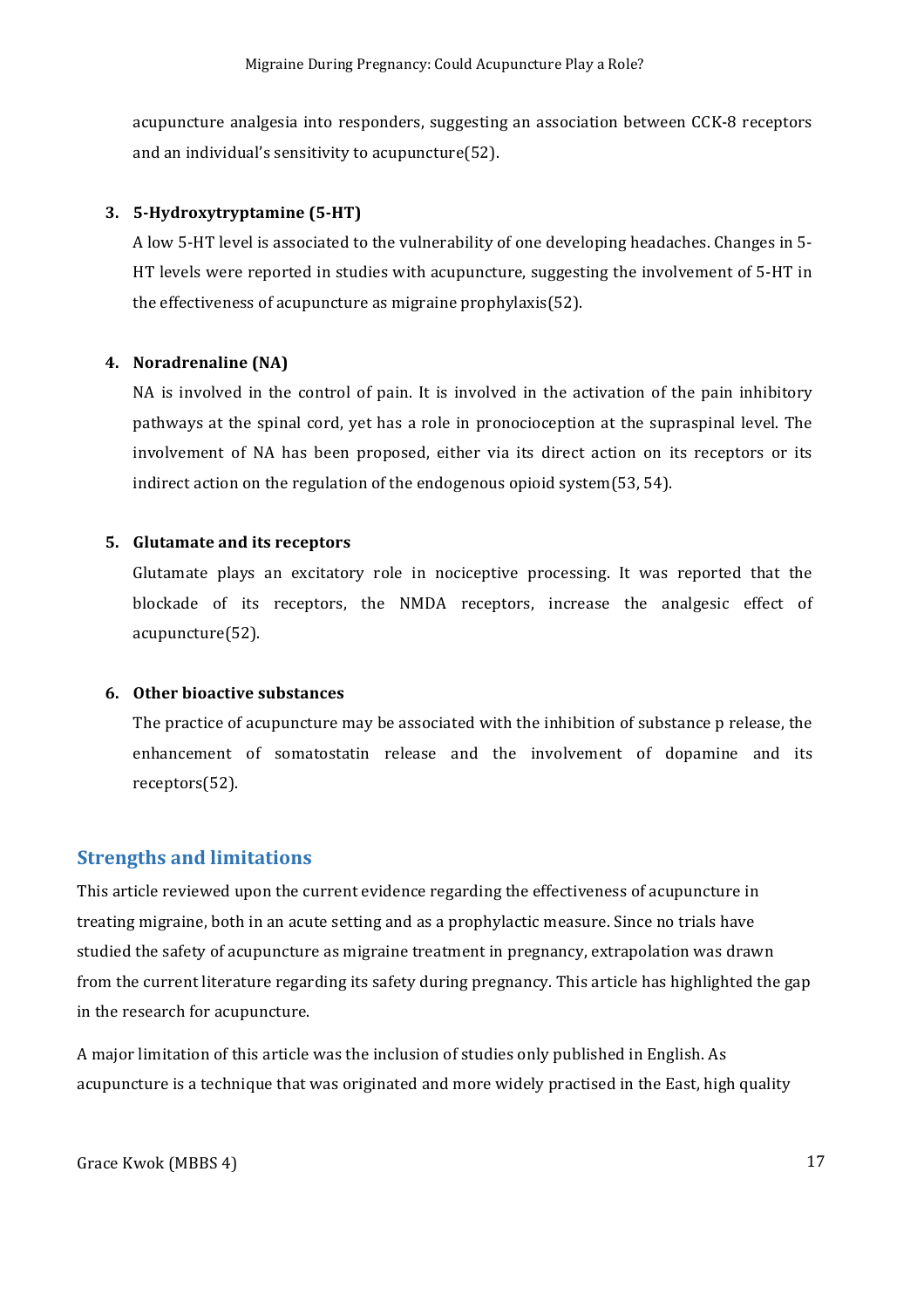trials may have been published in other languages.

#### **Methodological quality**

#### *Reliability of trials*

Compared with Western medicine, TCM focuses on holistic care and a high degree of individualisation. Since the location of acupuncture points varies from person to person, it is difficult to replicate acupuncture studies. Acupuncture is also highly dependent upon the skills of the acupuncturist, which may contribute to the heterogeneity of trials and lead to difficulties in drawing conclusions. 

According to the methodological quality scale introduced by ladad et *al* 1996, double-blinded randomised controlled trials are regarded to be of the highest quality(55). However, this is almost impossible to achieve in acupuncture studies. Unlike giving a pill, acupuncture practitioners will be inevitably be aware of the participants who have been placed under the treatment groups. Taking into account of the problems with sham acupuncture (see below), some trials use a rubbing technique (rather than invasive needling) as a control. Nonetheless, this creates another potential problem with credibility, as participants with a basic knowledge of acupuncture would know that the practice involves the insertion of needles. All of these potential sources of variation make it difficult for investigators to evaluate the efficacy of 'real' acupuncture(56).

#### The problems with 'sham acupuncture'

In pharmaceutical trials evaluating the efficacy of new therapies, a 'placebo pill' is often used to evaluate the efficacy of the tested pill; it is biologically inert but aesthetically similar to the tested pill. A similar principle is adopted in acupuncture trials with the hope of sham acupuncture being the controlled arm for comparison, yet, sham acupuncture should not be considered as a placebo(57).

Firstly, there are many variations of sham acupuncture: in some trials, a different acupuncture position was used with the same needling technique; in others, a superficial needling technique was used on the same acupuncture point as verum acupuncture. These sham models test on the relative effects on stimulation of different acupuncture points or needle techniques. However, these methods are inadequate as placebo for acupuncture studies as evidence has demonstrated that an analgesic response may also be elicited at various non-typical acupuncture points in half of the study population. Secondly, shallow needling techniques are also practised routinely in other branches of alternative medicine with evidence for efficacy. It is perhaps more useful to compare the use of acupuncture with the standard treatment option(s), as over-reliance on the effects from sham acupuncture risks the creation of bias against 'real' acupuncture, leading to invalid conclusions(56,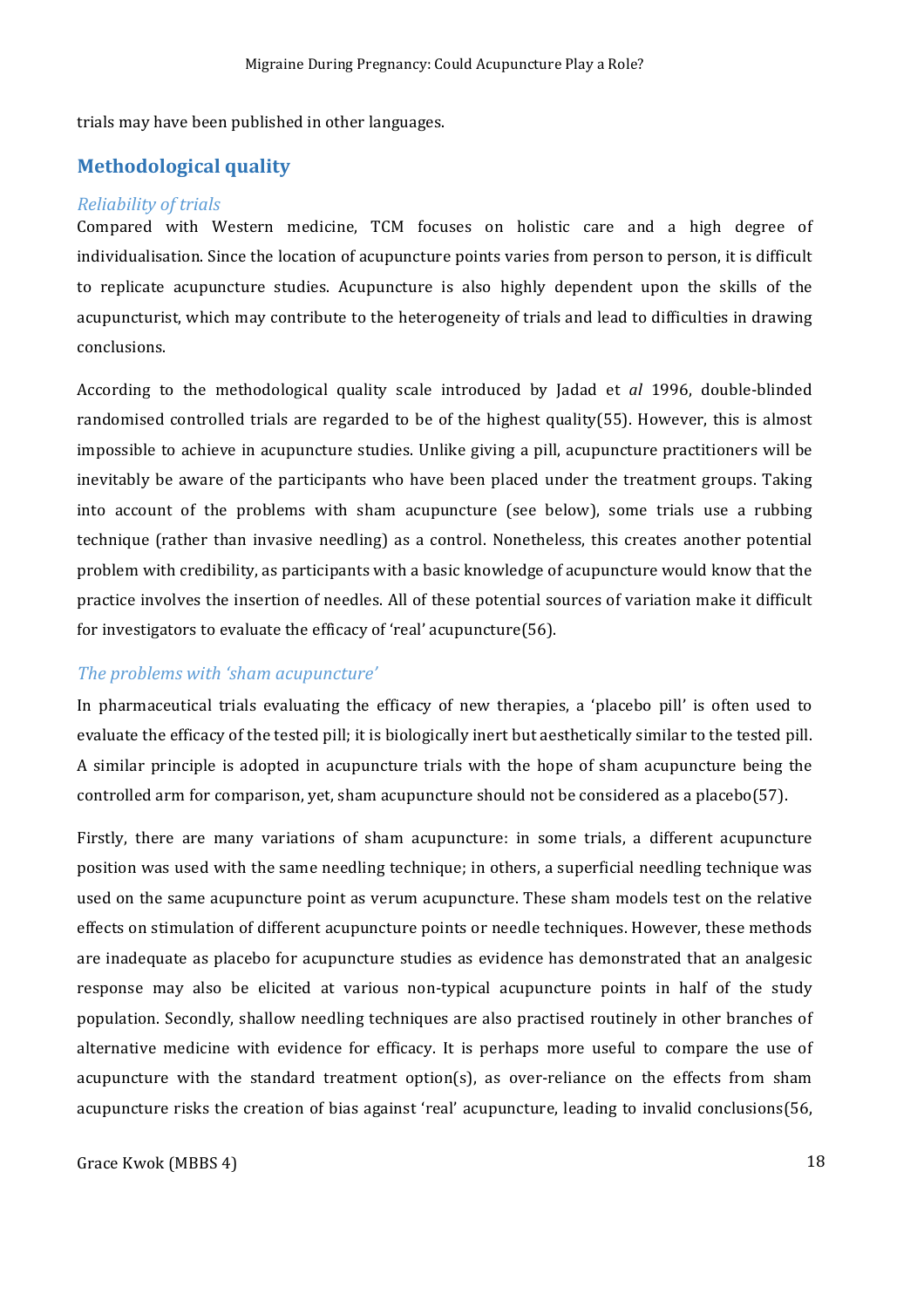#### 58).

#### **Clinical implications**

In view of the largely positive outcomes with acupuncture, acupuncture for migraine relief has been recommended by NICE as a non-pharmacological measure for migraine headaches(59). Since acupuncture has the potential to relieve migraine pain without the added fear of teratogenicity, it may be a useful alternative or adjunct for analgesic medications given in pregnancy. Nonetheless, it is necessary to carry out further research on the effects of acupuncture on those who are pregnant.

### **Conclusion**

Treating migraine during pregnancy poses a challenge to many doctors. Due to the risk of fetal complications, standard migraine medications are often avoided. This leaves the migraine headaches inadequately controlled and further impede on one's quality of life during pregnancy. Acupuncture, an ancient therapy in TCM, has been recognised to offer good analgesic relief during acute migraine attacks and helps in the reduction of further migraine episodes. Although none of the English studies have looked into the efficacy of acupuncture in treating migraine during pregnancy, results from non-pregnant migraineurs have been largely positive and above all, acupuncture for other obstetric uses has been well tolerated with minimal risks to the health of the fetus. With the existing evidence, acupuncture may play a role in the treatment of migraine during pregnancy. Yet, further studies ought to be done in order to assess the efficacy and safety of acupuncture in the treatment of migraine during pregnancy.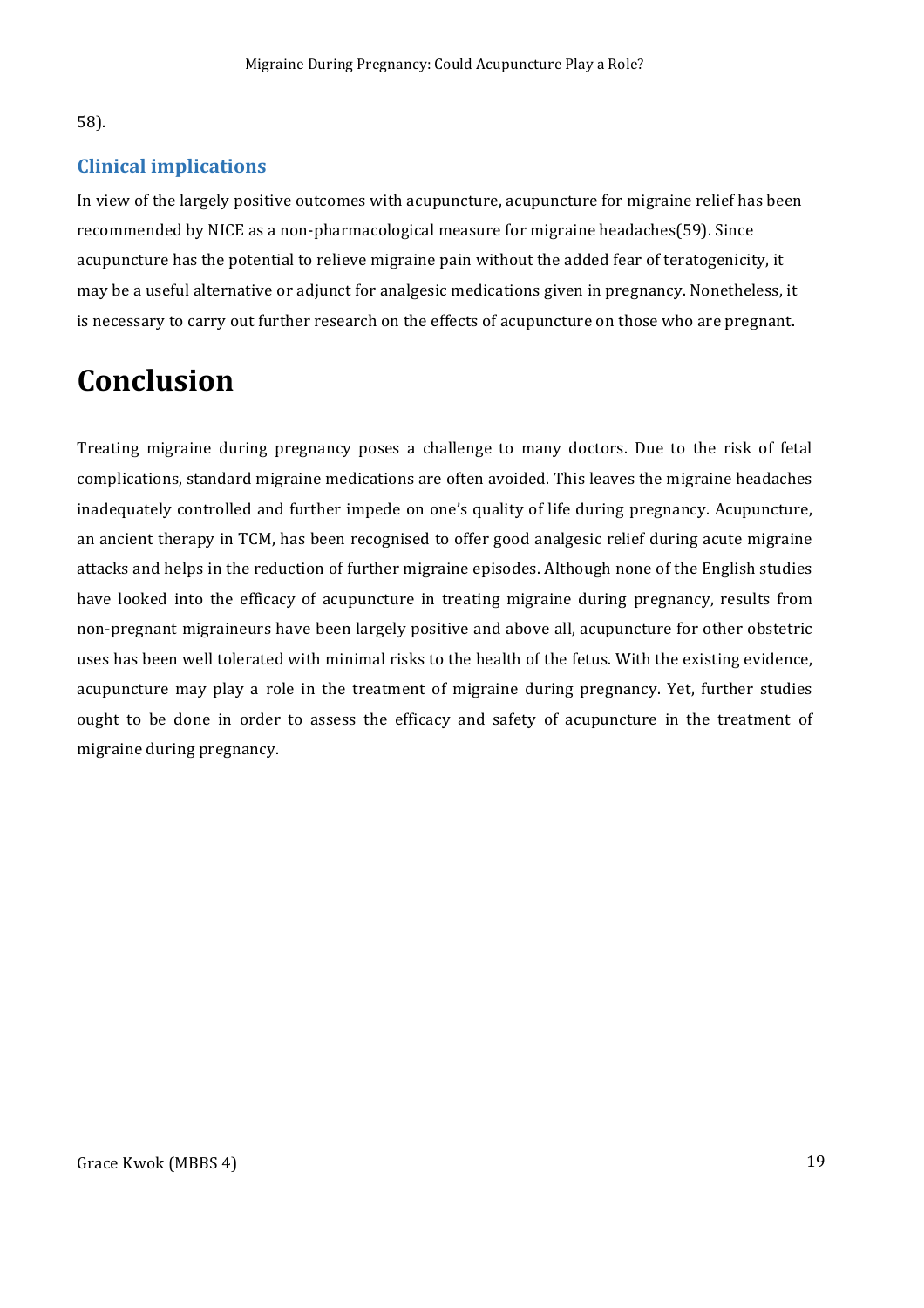### **References**

- 1. Organisation WH. The World Health Report 2001. Geneva: WHO, 2001.
- 2. Trust TM. Key statistics: The Migraine Trust; [Available from: http://www.migrainetrust.org/key-statistics.
- 3. Steiner TJ, Scher AI, Stewart WF, Kolodner K, Liberman J, Lipton RB. The prevalence and disability burden of adult migraine in England and their relationships to age, gender and ethnicity. Cephalalgia. 2003;23(7):519-27.
- 4. Airola G, Allais G, Castagnoli Gabellari I, Rolando S, Mana O, Benedetto C. Nonpharmacological management of migraine during pregnancy. Neurological Sciences. 2010;31(1):63-5.
- 5. II ICI-. Migraine without aura: The International Headache Society; [Available from: http://ihs-classification.org/en/02\_klassifikation/02\_teil1/01.01.00\_migraine.html.
- 6. II ICI-. Migraine with aura: The International Headache Society; [Available from: http://ihsclassification.org/en/02\_klassifikation/02\_teil1/01.02.00\_migraine.html.
- 7. Liu W. Averting headaches with acupuncture and Chinese herbs: The American Academy of Acupuncture and Oriental Medicine; [Available from: http://www.tcmpage.com/hpheadaches.html.
- 8. Ltd. SN. How Chinese Medicine understands headache disorders: Shen Nong Ltd.; 2002 [Available from: http://www.shennong.com/eng/exam/headaches\_chinese\_medicine\_understands.html.
- 9. Manber R, Schnyer RN, Lyell D, Chambers AS, Caughey AB, Druzin M, et al. Acupuncture for depression during pregnancy: a randomized controlled trial. Obstet Gynecol. 2010;115(3):511-20.
- 10. Migraine United Kingdom: The National Institute for Health and Care Excellence; 2015 [Available from: http://cks.nice.org.uk/migraine - !scenario:2.
- 11. Zhou W, Benharash P. Significance of "Deqi" Response in Acupuncture Treatment: Myth or Reality. Journal of Acupuncture and Meridian Studies. 2014;7(4):186-9.
- 12. Kawakita K, Okada K. Acupuncture therapy: mechanism of action, efficacy, and safety: a potential intervention for psychogenic disorders? Biopsychosoc Med. 2014;8(1):4.
- 13. Facco E, Liguori A, Petti F, Zanette G, Coluzzi F, De Nardin M, et al. Traditional acupuncture in migraine: a controlled, randomized study. Headache. 2008;48(3):398-407.
- 14. Wang LP, Zhang XZ, Guo J, Liu HL, Zhang Y, Liu CZ, et al. Efficacy of acupuncture for acute migraine attack: a multicenter single blinded, randomized controlled trial. Pain Med. 2012;13(5):623-30.
- 15. Li Y, Liang F, Yang X, Tian X, Yan J, Sun G, et al. Acupuncture for treating acute attacks of migraine: a randomized controlled trial. Headache. 2009;49(6):805-16.
- 16. Wewers M, NK L. A critical review of visual analogue scales in the measurement of clinical phenomena. Research in Nursing and Health. 1990;13:227-36.
- 17. Linde K, Allais G, Brinkhaus B, Manheimer E, Vickers A, White AR. Acupuncture for migraine prophylaxis. Cochrane Database Syst Rev. 2009(1):Cd001218.
- 18. Vickers AJ, Rees RW, Zollman CE, McCarney R, Smith CM, Ellis N, et al. Acupuncture for chronic headache in primary care: large, pragmatic, randomised trial. Bmj.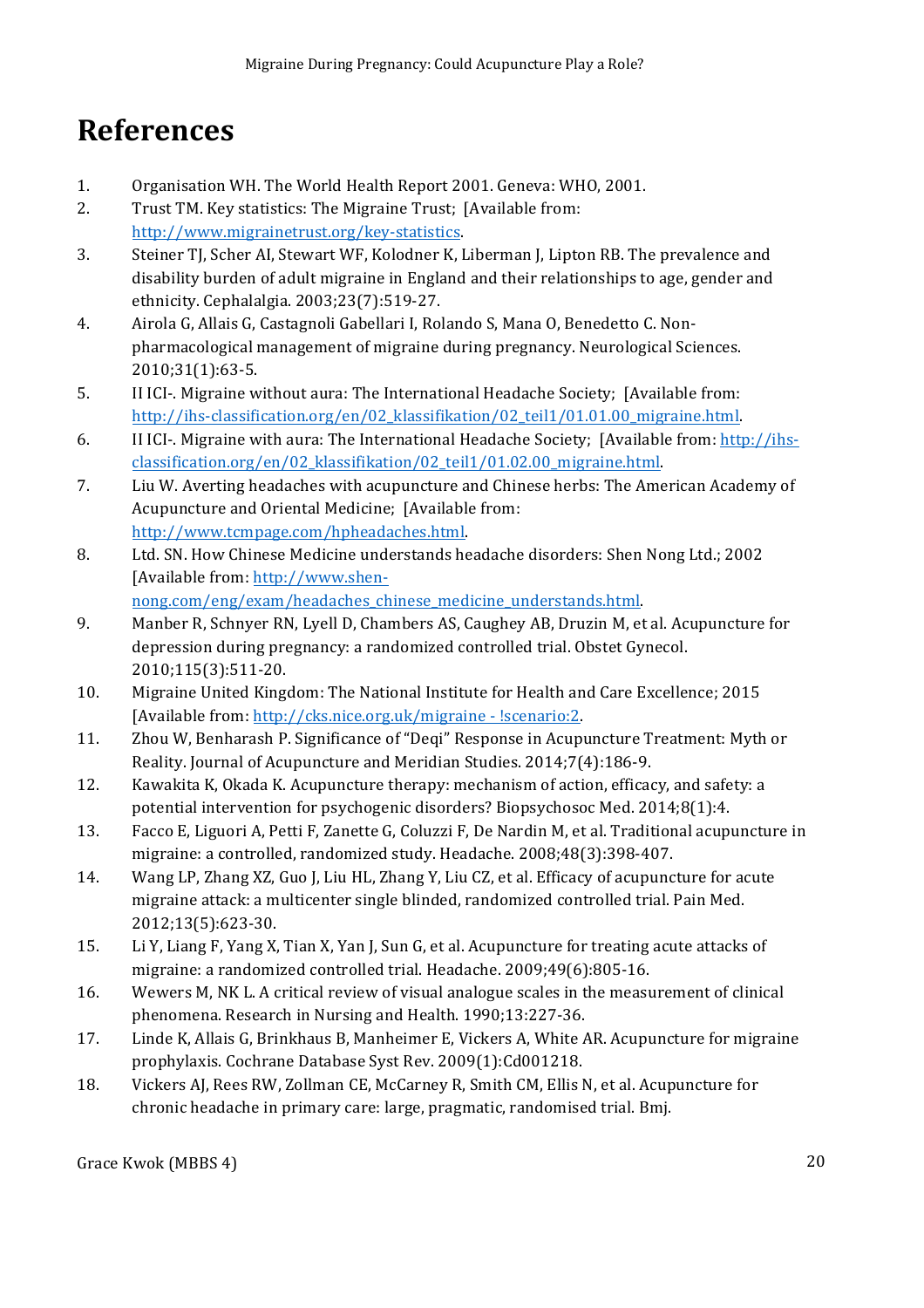2004;328(7442):744.

- 19. Allais G, De Lorenzo C, Quirico PE, Airola G, Tolardo G, Mana O, et al. Acupuncture in the prophylactic treatment of migraine without aura: a comparison with flunarizine. Headache. 2002;42(9):855-61.
- 20. Diener HC, Kronfeld K, Boewing G, Lungenhausen M, Maier C, Molsberger A, et al. Efficacy of acupuncture for the prophylaxis of migraine: a multicentre randomised controlled clinical trial. Lancet Neurol. 2006;5(4):310-6.
- 21. Hesse J, Mogelvang B, Simonsen H. Acupuncture versus metoprolol in migraine prophylaxis: a randomized trial of trigger point inactivation. J Intern Med. 1994;235(5):451-6.
- 22. Streng A, Linde K, Hoppe A, Pfaffenrath V, Hammes M, Wagenpfeil S, et al. Effectiveness and tolerability of acupuncture compared with metoprolol in migraine prophylaxis. Headache. 2006;46(10):1492-502.
- 23. Li D-K, Liu L, Odouli R. Exposure to non-steroidal anti-inflammatory drugs during pregnancy and risk of miscarriage: population based cohort study. BMJ.  $2003;327(7411):368$ .
- 24. Nielsen GL, Sorensen HT, Larsen H, Pedersen L. Risk of adverse birth outcome and miscarriage in pregnant users of non-steroidal anti-inflammatory drugs: population based observational study and case-control study. Bmj. 2001;322(7281):266-70.
- 25. Keim SA, Klebanoff MA. Aspirin Use and Miscarriage Risk. Epidemiology. 2006;17(4):435-9.
- 26. Koren G, Florescu A, Costei AM, Boskovic R, Moretti ME. Nonsteroidal antiinflammatory drugs during third trimester and the risk of premature closure of the ductus arteriosus: a metaanalysis. Ann Pharmacother. 2006;40(5):824-9.
- 27. Rasanen J, Jouppila P. Fetal cardiac function and ductus arteriosus during indomethacin and sulindac therapy for threatened preterm labor: a randomized study. Am J Obstet Gynecol. 1995;173(1):20-5.
- 28. Sawdy RJ, Lye S, Fisk NM, Bennett PR. A double-blind randomized study of fetal side effects during and after the short-term maternal administration of indomethacin, sulindac, and nimesulide for the treatment of preterm labor. Am J Obstet Gynecol. 2003;188(4):1046-51.
- 29. Ericson A, Källén BAJ. Nonsteroidal anti-inflammatory drugs in early pregnancy. Reproductive Toxicology. 2001;15(4):371-5.
- 30. Davis MA, Kononowech RW, Rolin SA, Spierings EL. Acupuncture for Tension-Type Headache: A Meta-Analysis of Randomized, Controlled Trials. The Journal of Pain. 2008;9(8):667-77.
- 31. Streitberger K, Ezzo J, Schneider A. Acupuncture for nausea and vomiting: an update of clinical and experimental studies. Auton Neurosci. 2006;129(1-2):107-17.
- 32. Furlan AD, van Tulder M, Cherkin D, Tsukayama H, Lao L, Koes B, et al. Acupuncture and dryneedling for low back pain: an updated systematic review within the framework of the cochrane collaboration. Spine (Phila Pa 1976). 2005;30(8):944-63.
- 33. da Silva JB, Nakamura MU, Cordeiro JA, Kulay LJ. Acupuncture for insomnia in pregnancy--a prospective, quasi-randomised, controlled study. Acupunct Med. 2005;23(2):47-51.
- 34. Coyle ME, Smith CA, Peat B. Cephalic version by moxibustion for breech presentation. Cochrane Database Syst Rev. 2005(2):Cd003928.
- 35. Park J, Sohn Y, White AR, Lee H. The safety of acupuncture during pregnancy: a systematic review. Acupunct Med. 32. BMA House, Tavistock Square, London, WC1H 9JR2014. p. 257-66.
- 36. Smith C, Crowther C, Beilby J. Pregnancy outcome following women's participation in a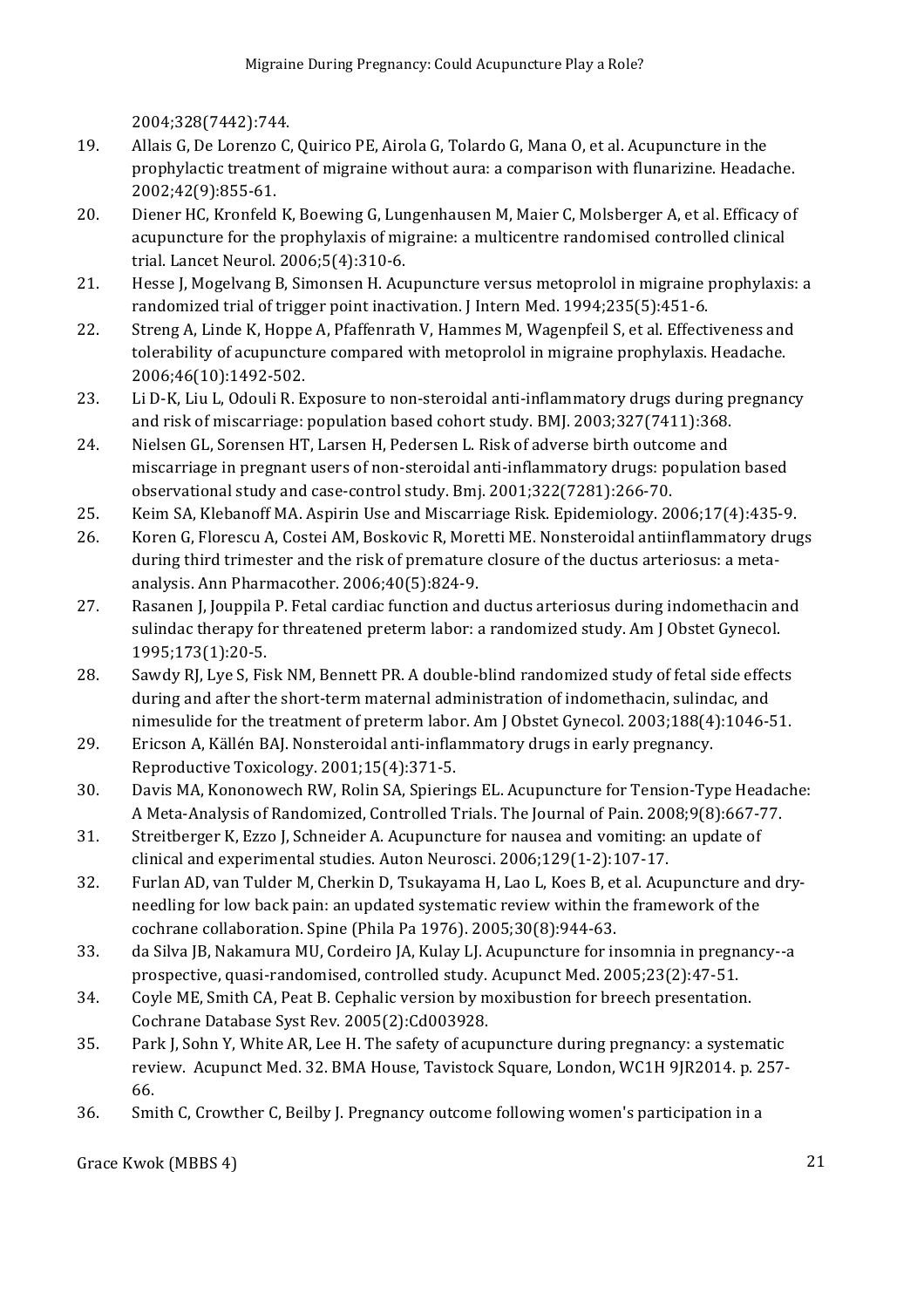randomised controlled trial of acupuncture to treat nausea and vomiting in early pregnancy. Complementary Therapies in Medicine. 2002;10(2):78-83.

- 37. Colin T, Newson L. Miscarriage (Spontaneous Abortion): Patient.co.uk; 2013 [Available from: http://patient.info/doctor/miscarriage-spontaneous-abortion.
- 38. da Silva AVG, Nakamura MU, da Silva JBG. 'Forbidden points' in pregnancy: do they exist? Acupuncture in Medicine. 2011.
- 39. Maciocia G. Obstetrics and Gynaecology in Chinese Medicine. Ediburgh: Churchill Livingstone; 1998.
- 40. Auteroche B, Navailh P, Maronnaud P, al. e. Acupuncture en Gynécologie et Obstetrique. Paris: Maloine SA; 1985.
- 41. Betts D, Budd S. Forbidden points' in pregnancy: historical wisdom? Acupuncture in Medicine. 2011;29(2):137-9.
- 42. McNabb M. Implantation and development of the placenta. Henderson C, Macdonald S, editors. Edinburgh: Bailliere Tindall; 2007.
- 43. Stables D, Rankin J. Physiology in Childbearing with Anatomy and Related Biosciences. Edinburgh: Elsevier; 2005.
- 44. McNabb M. Physiological changes in labour. Henderson C, Macdonald S, editors. Edinburgh: Bailliere Tindall; 2007.
- 45. Dunn PA, Rogers D, Halford K. Transcutaneous electrical nerve stimulation at acupuncture points in the induction of uterine contractions. Obstet Gynecol. 1989;73(2):286-90.
- 46. Pak SC, Na CS, Kim JS, Chae WS, Kamiya S, Wakatsuki D, et al. The effect of acupuncture on uterine contraction induced by oxytocin. Am J Chin Med. 2000;28(1):35-40.
- 47. Liu XY, Huang GY, Zhang MM. [Effects of acupuncture promoting embryo implantation and development in the rat with dysfunctional embryo implantation]. Zhongguo Zhen Jiu. 2007;27(6):439-42.
- 48. Wang R, Li H, Zhang O. Analysis on abortion mechanism of "Hegu" and "Sanyinjiao". Tianjin Journal of Traditional Chinese Medicine. 2009;01.
- 49. Melzack R. ACUPUNCTURE AND PAIN MECHANISMS. Anaesthesist. 1976;25(5):204-7.
- 50. Wilkinson J, Faleiro R. Acupuncture in pain management. Continuing Education in Anaesthesia, Critical Care & Pain. 2007;7(4):135-8.
- 51. Pintov S, Lahat E, Alstein M, Vogel Z, Barg J. Acupuncture and the opioid system: implications in management of migraine. Pediatric neurology. 1997;17(2):129-33.
- 52. Zhao ZQ. Neural mechanism underlying acupuncture analgesia. Prog Neurobiol. 2008;85(4):355-75.
- 53. Pertovaara A. Noradrenergic pain modulation. Prog Neurobiol. 2006;80(2):53-83.
- 54. Martins I, de Vries MG, Teixeira-Pinto A, Fadel J, Wilson SP, Westerink BHC, et al. Noradrenaline increases pain facilitation from the brain during inflammatory pain. Neuropharmacology. 2013;71:299-307.
- 55. **Jadad A, Moore R, Carroll D, al. e. Assessing the quality of reports of randomized clinical** trials: is blinding necessary? Control Clin Trials. 1996;17:1-12.
- 56. Vincent C, Lewith G. Placebo controls for acupuncture studies. J R Soc Med. 1995;88(4):199-202.
- 57. Birch S. Sham acupuncture is not a placebo treatment- implications and problems in research. Japanese Acupuncture and Moxibustion. 2012;8(1):4-8.